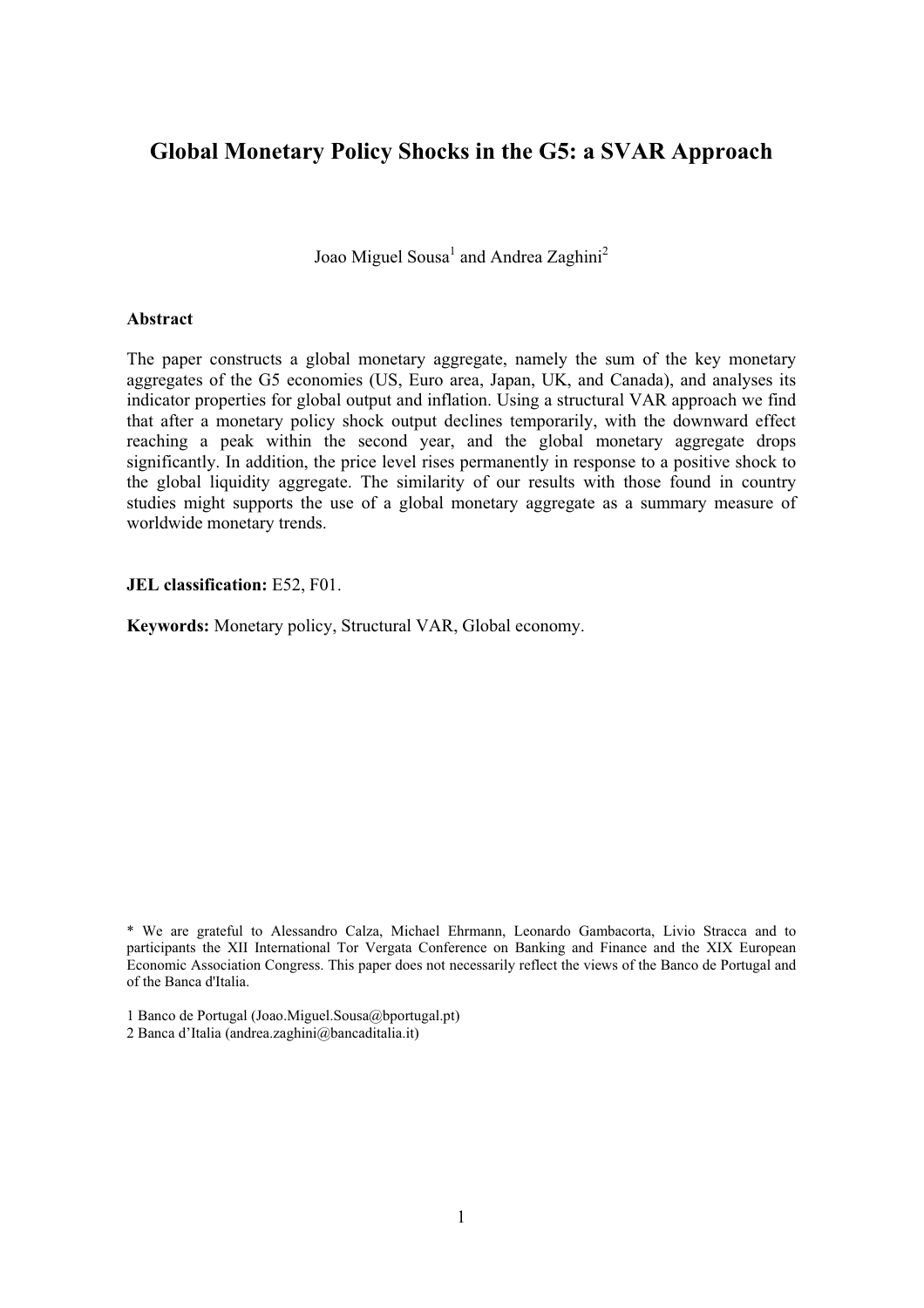## **1. Introduction**

Over recent years, monetary trends in the major industrialized countries have exhibited many similarities. Moreover, several commentaries suggest that global liquidity significantly affects financial conditions in international markets and that liquidity developments in one financial center can influence financial conditions elsewhere. However, so far only a limited number of studies have examined the role of shocks to monetary aggregates in driving business fluctuations or, more generally, in influencing the behavior of global macroeconomic and financial variables. After the early attempt by McKinnon (1982), in which the author studied the effects of changes in the "world money supply" on US price inflation, only recently sound econometric works emerged on the issue of cross-country monetary spillovers (Baks and Kramer, 1999; Kim, 2001; Holman and Neumann, 2002; Canova, 2005). This paper follows this recent strand of research and goes a step further by studying the effects of shocks to global money on global inflation and output.

The analysis is based on an aggregated model of the most industrialized countries. The basic idea is to use global (G5) monetary aggregates in order to pool information from several countries to assess to what extent stylized facts in closed economies can be extended to a broader global model. In fact, such global aggregates are likely to internalize crosscountry movements in monetary aggregates (due to capital flows between the different regions) that may make the link between money and inflation and output more difficult to disentangle in the single country case.

A further motivation of this paper is to investigate to what extent a global monetary aggregate can be useful for analyzing international liquidity conditions. Several institutions (ECB, IMF, OECD) have used global aggregates as summary measures of the worldwide monetary situation. Since we think that such use deserves a rigorous test of the information content of global monetary indicators, we propose in this paper an econometric analysis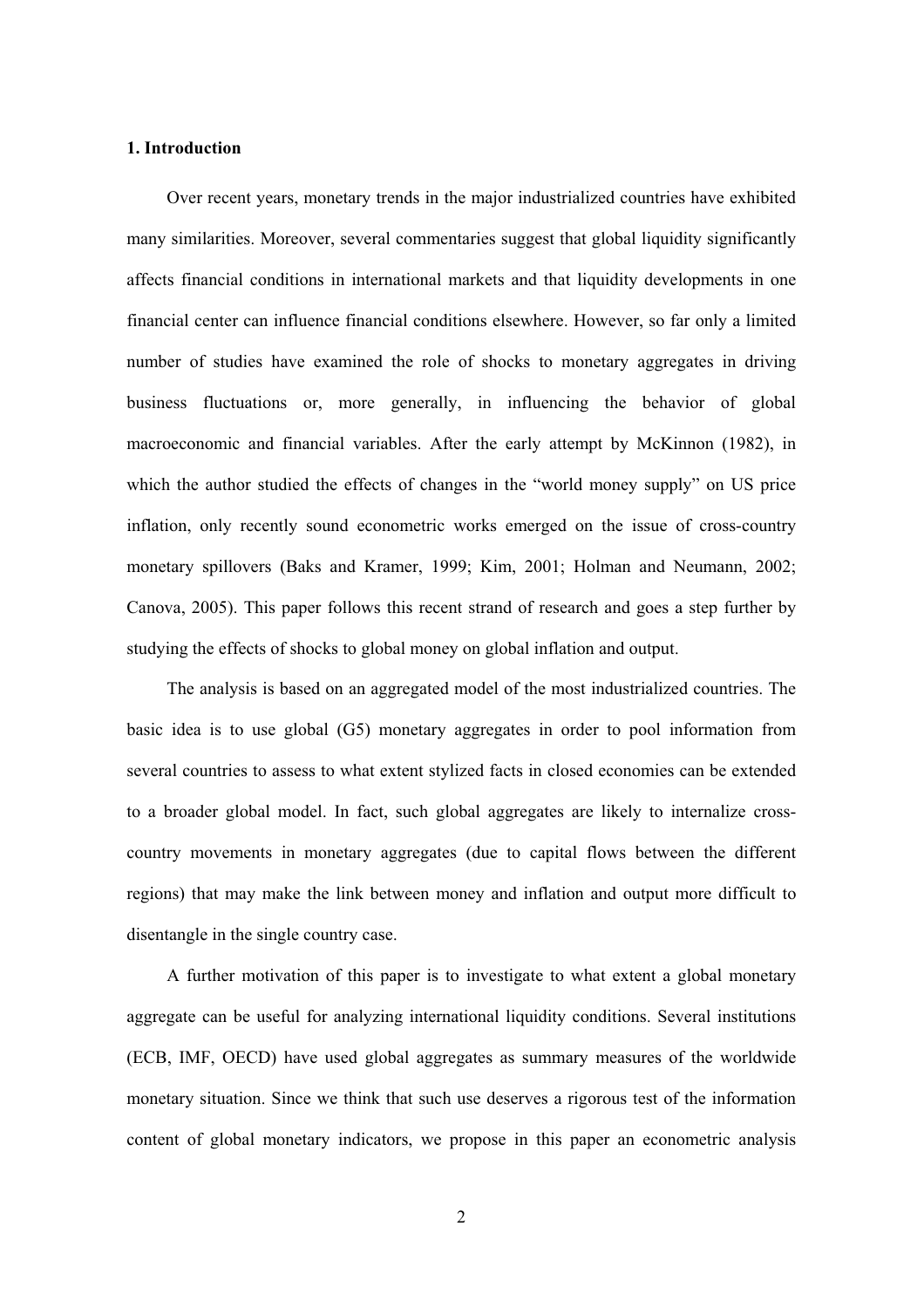based on the structural VAR approach. In fact, a mere correlation between global money and global inflation and/or output is not sufficient to determine the direction of the relationship between the variables given that they are all endogenously determined. In this regard, the structural VAR approach is a more powerful methodology to investigate this link, as it controls for the interactions between the variables allowing us to provide a more appropriate assessment of the contribution of monetary shocks to global output and inflation.

The paper is organized as follows: Section 2 provides some information and stylized facts about global liquidity and its relationship with other aggregated variables, Section 3 presents the empirical framework of the SVAR analysis. In Section 4 we introduce our global model with aggregate variables for the group of the G5 countries. In Section 5 we perform a robustness check while Section 6 concludes.

## **2. Preliminary evidence on global liquidity**

The global liquidity aggregate analyzed in this paper is constructed as a sum of the reference monetary aggregates for the US, the Euro area, Japan, the UK and Canada using exchange rates vis-à-vis the euro based on purchasing power parities to convert them into a common currency (see data Annex for further details).<sup>1</sup>

In order to get some insights into the series underlying the global liquidity aggregate, Figure 1 plots the annual growth rate of broad monetary aggregates in different countries in domestic currency. As can be seen in the chart, although money growth rates in the different areas seem to be only weakly correlated in the short-run, in longer periods there appears to be clear co-movements. In particular, the 1980s are characterized by higher monetary growth almost everywhere, while in the 1990s average money growth was lower in all the economies considered. In addition, in the early 1990s there is a clear slowdown in money growth that

<sup>&</sup>lt;sup>1</sup> The monetary aggregates have been chosen by looking at the most common indicators used in the econometric literature, for each country, when dealing with money demand and supply. See Sims and Zha (1998), Hendry and Mizon (1998), Coenen and Vega (2001), Yamada (2000) and Holman and Neumann (2002), among others.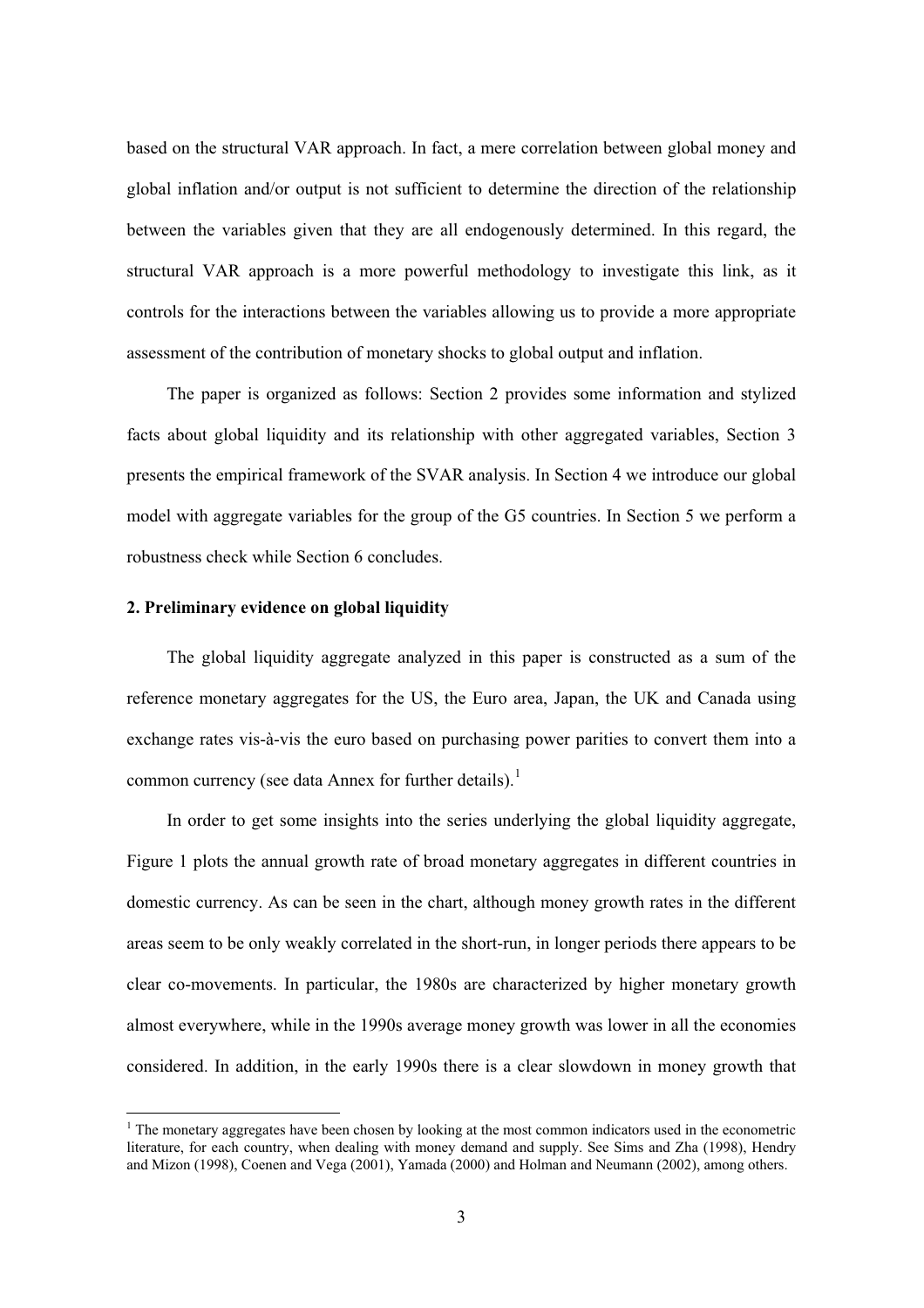has occurred at about the same time in most of the countries. Only in the Euro area, such slowdown took place somewhat later, in the years 1994-1995. More recently, there seems to be a similar behavior in money growth internationally, with the rise in monetary growth from the end of 2001 onwards occurring roughly at the same time in most countries. Although country specific factors have played a role, developments in the Euro area, the US and the UK have shared common features. In the US, the strong growth in M2, while partly related to the increased refinancing activity of mortgage loans, also reflected the low level of short-term interest rates and precautionary demand for assets included in M2. In the UK, the strong growth in M4 was related to the strengthening of economic activity but also to precautionary savings and a higher aversion by the public to invest in equity.



Fig. 1. Four quarter moving average of annual money growth in different economies.



Fig. 2. Non-euro area monetary aggregate at PPP exchange rates (GL4) and euro area M3 (annual growth rates).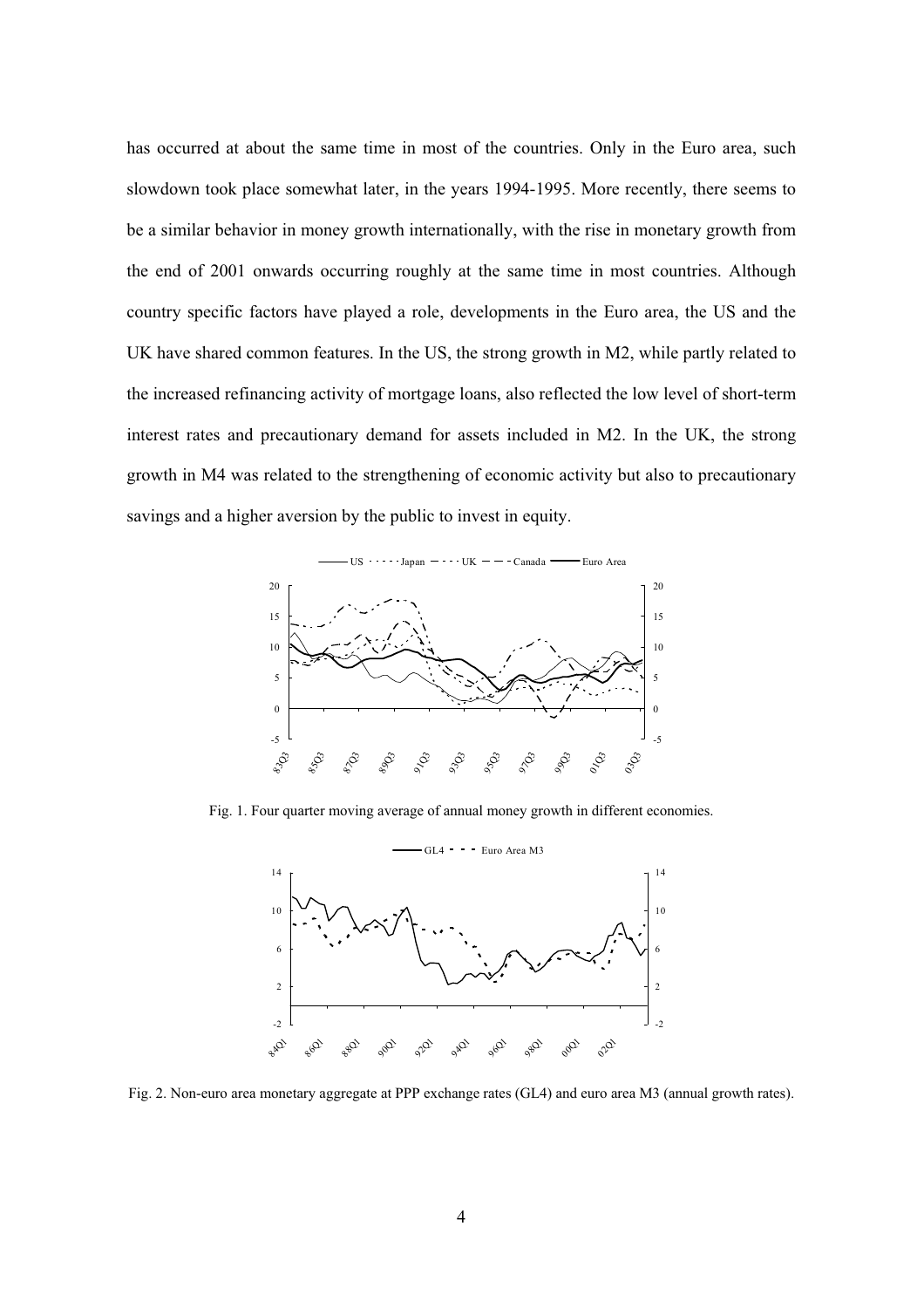For instance, the existence of co-movements between Euro area M3 and broad money in the other four economies becomes clearer if M3 growth is compared to an aggregation of the monetary aggregates of the non-Euro area countries (converted into euro with PPP exchange rates: GL4). This is shown in Figure 2 with the details of the aggregation are reported in the Appendix. From the chart it can be seen that with the exception of a few years in the early 1990s (perhaps related to the ERM crisis and the slowdown in M2 in the US which led to instability in money demand in that period), there is a positive correlation between the two series, suggesting the existence of a mechanism able to correct international differentials in monetary growth through changes in the exchange rate and/or the monetary aggregates of the different countries. The co-movement of the two series has been remarkably close in recent years.



Fig. 3. Global liquidity (GL5) and global inflation (four quarter moving average of annual growth rates).

Figure 3 shows the developments of the annual growth rate of a global liquidity aggregate including all the five economies (GL5) and the global inflation rate (measured by the annual growth rate of the GDP deflator of the countries considered). Even though there are several periods when the developments in the two variables appear not to be strongly related, overall there is a positive correlation between global inflation and global liquidity. The chart also suggests that the decline in the growth of global liquidity preceded the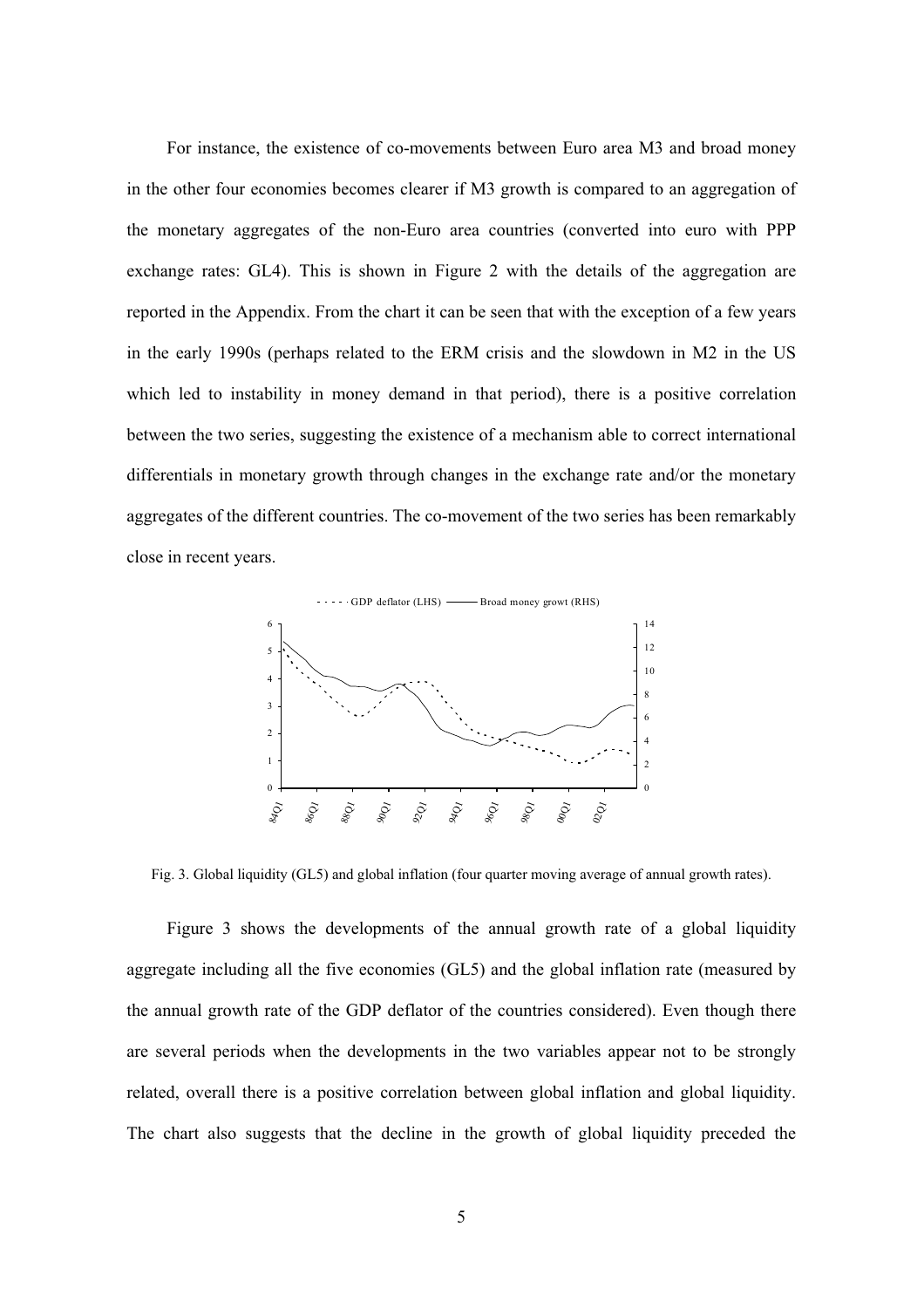disinflationary period in the first half of the 1990s. However, the relation between the two variables from mid-1995 onwards is not so clear as while the growth of global liquidity increased, global inflation continued to decline and started to rise only in 2001.



Fig. 4. Four quarter moving average of the annual growth of real global liquidity (GL5R) and real GDP.

The developments in the real global liquidity aggregate and in global real GDP growth are shown in Figure 4. As in the case of inflation, a positive correlation between real global liquidity and economic activity emerges: periods when real GDP growth is relatively high (low) appear to coincide with periods where the growth of real broad global liquidity is also relatively high (low). The main exception is the period from mid-2001 onwards, during which the annual growth of real global liquidity increased substantially while global real GDP growth declined significantly. Thus, the strong turbulence in financial markets notably following the 11 September terrorist attacks and, more recently, related to the worldwide heightened economic, financial and geopolitical uncertainty seems to have led to an increased preference of economic agents worldwide for holding liquid and safe assets, such as those included in the broad monetary aggregates.

However, as already mentioned in the introduction, the evidence of possible stable relationships among aggregate variables as summarised above deserves a more sound econometric analysis. In particular, it is important to take into account the development of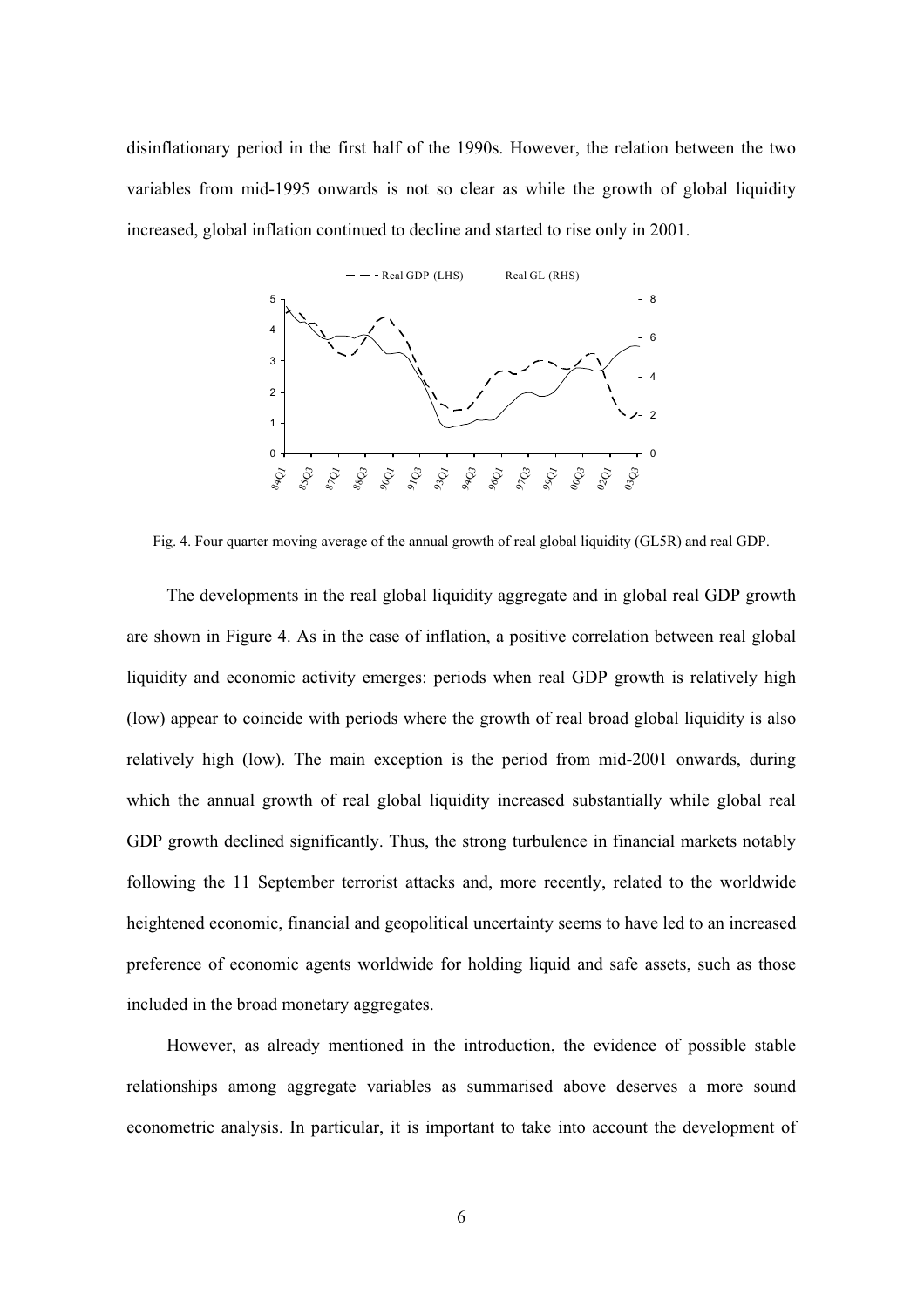interest rates worldwide and the evolution of commodities prices to disentangle the possible linkages among global money, output and prices. In the rest of the paper we propose a more accurate empirical framework of analysis in which evaluate these relationships.

## **3. Empirical framework**

There are several advantages in relying on the structural VAR methodology for the analysis of the effects of monetary policy changes. In particular, it allows modelling nonrecursive structures of the economy with a parsimonious set of variables and it facilitates the interpretation of the contemporaneous correlations among disturbances.<sup>2</sup>

Consider the following model as in the traditional reduced-form VAR analysis:

$$
\Gamma(L)Y_t = u_t \tag{1}
$$

where  $Y_t$  is a vector of macroeconomic variables and  $\Gamma(L)Y_t$  is a matrix polynomial in the lag operator *L* for which  $\Gamma(L_0) = I$ . The standard hypotheses hold for the residuals:

$$
E(u_t) = 0 \tag{2}
$$

$$
E(u_t u_s) = \begin{cases} \sum & \text{when } t = s \\ 0 & \text{when } t \neq s \end{cases}
$$
 (3)

Condition (3) implies that there is no serial correlation among disturbances but, at the same time, contemporaneous correlation is allowed. In a standard VAR framework, simultaneous relationships are then condensed in the variance-covariance matrix  $\Sigma$ , making the economic interpretation of these relationships quite difficult.

In order to transform the original VAR into a model in which disturbances are orthogonal, the SVAR approach proposes to start from the "true" structural form model.<sup>3</sup> For the same vector  $Y_t$  of variables in (1) consider the following dynamic model:

<sup>&</sup>lt;sup>2</sup> For a comprehensive text-book reference see Amisano and Giannini (1997).

 $3$  Sims (1980) suggested to rely on the Cholesky decomposition of the variance-covariance matrix, through a lower-triangular matrix *P* such that  $\Sigma = PP'$ . However, the Cholesky decomposition is not an a-theoretical approach. The lower triangularity of *P* implies a recursive scheme among the variables (the Wold causal chain) that has clear economic implications and has to be empirically tested as any other relationship.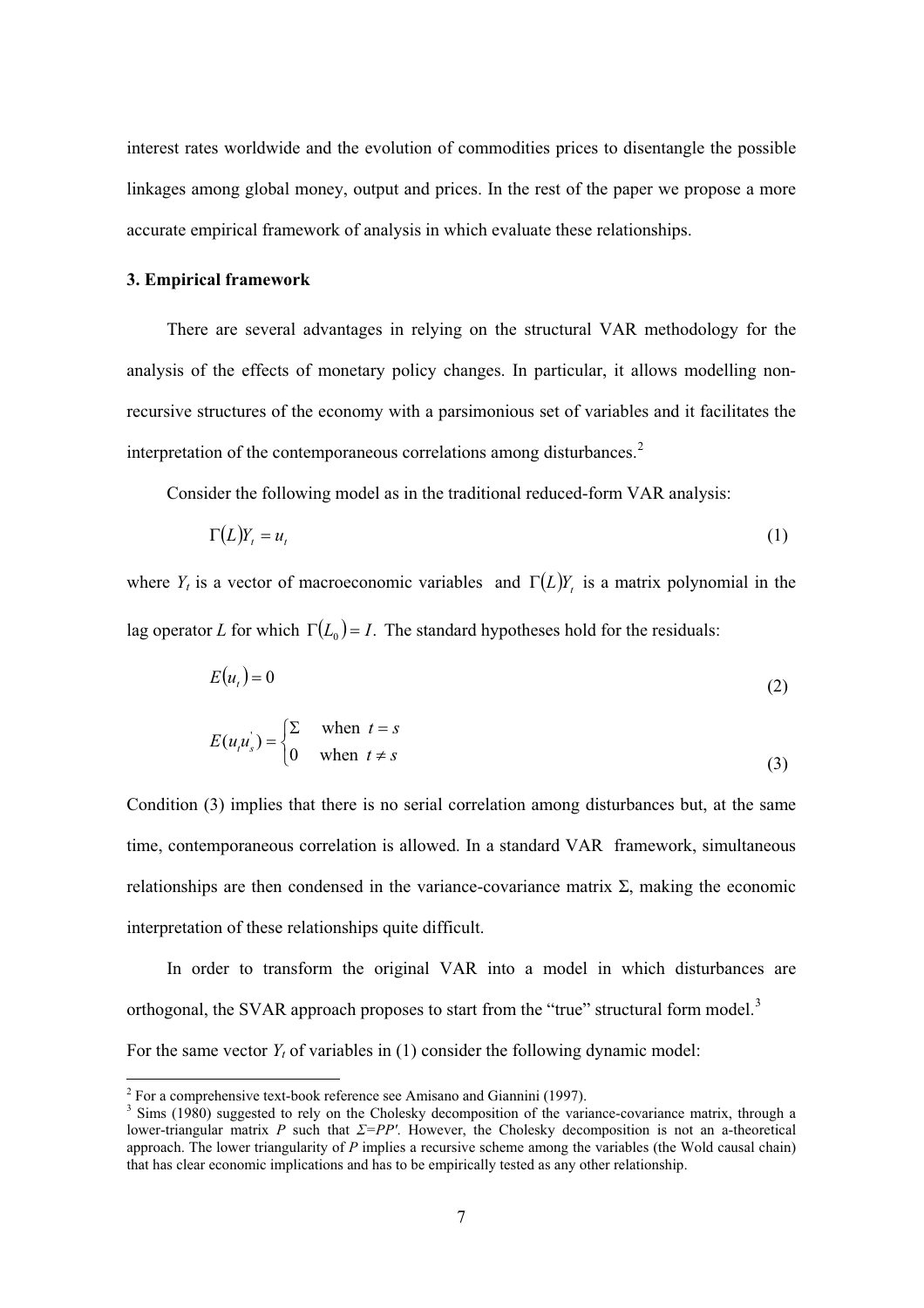$$
K(L)Y_t = e_t
$$
  
\n
$$
K(L) = K + \sum_{i=1}^{k} A_i L^i
$$
\n(4)

where *K* is an  $n \times n$  non singular matrix. The contemporaneous relations are thus directly explained in *K*. The structural model is linked to the reduced form (1) by:

$$
K_i = -KT_i \tag{5}
$$

$$
K u_t = e_t \tag{6}
$$

$$
E\big(Ku_{t}u_{t}^{'}K^{'}\big)=K\Sigma K^{'}=E\big(e_{t}e_{t}^{'}\big)=I
$$
\n<sup>(7)</sup>

Given that  $\Sigma$  is a symmetric matrix, the maximum likelihood estimates of the reduced form model give rise to an insufficient number of parameter for the exact recovering of the structural form.<sup>4</sup>

The SVAR methodology suggests to impose restrictions on the contemporaneous structural parameters only, so that reasonable economic structures might be derived.<sup>5</sup> The fact that only contemporaneous restrictions are imposed however does not imply that there is no feedback among variables. In the (S)VAR structure the lagged values enter each equation and thus all variables are linked together.

#### **4. A global approach**

In this section we propose a unified G5 model including aggregated variables from the most industrialized areas (US, Euro area, Japan, UK and Canada). In particular, we try to identify a common monetary policy shock in this enlarged framework. Of course we are aware that there is neither a common monetary policy nor any broad policy coordination at such aggregate level. However, this approach might help in solving the problem of

<sup>&</sup>lt;sup>4</sup> In the structural form of the generic model of lag-length  $k$  there are  $kn^2 + n^2$  free parameters belonging to  $K$  and  $K_i$ , while from the estimates of  $\Gamma_i$  and  $\Sigma$  one gets only  $\overline{kn^2+n(n+1)/2}$  values.

<sup>&</sup>lt;sup>5</sup> This specification scheme is the most used in the monetary policy analysis: see among others Gordon and Leeper (1994), Sims and Zha (1998), Leeper and Roush (2003) for the US and Kim and Roubini (2000), Mojon and Peersman (2003), Dedola and Lippi (2005) for other countries.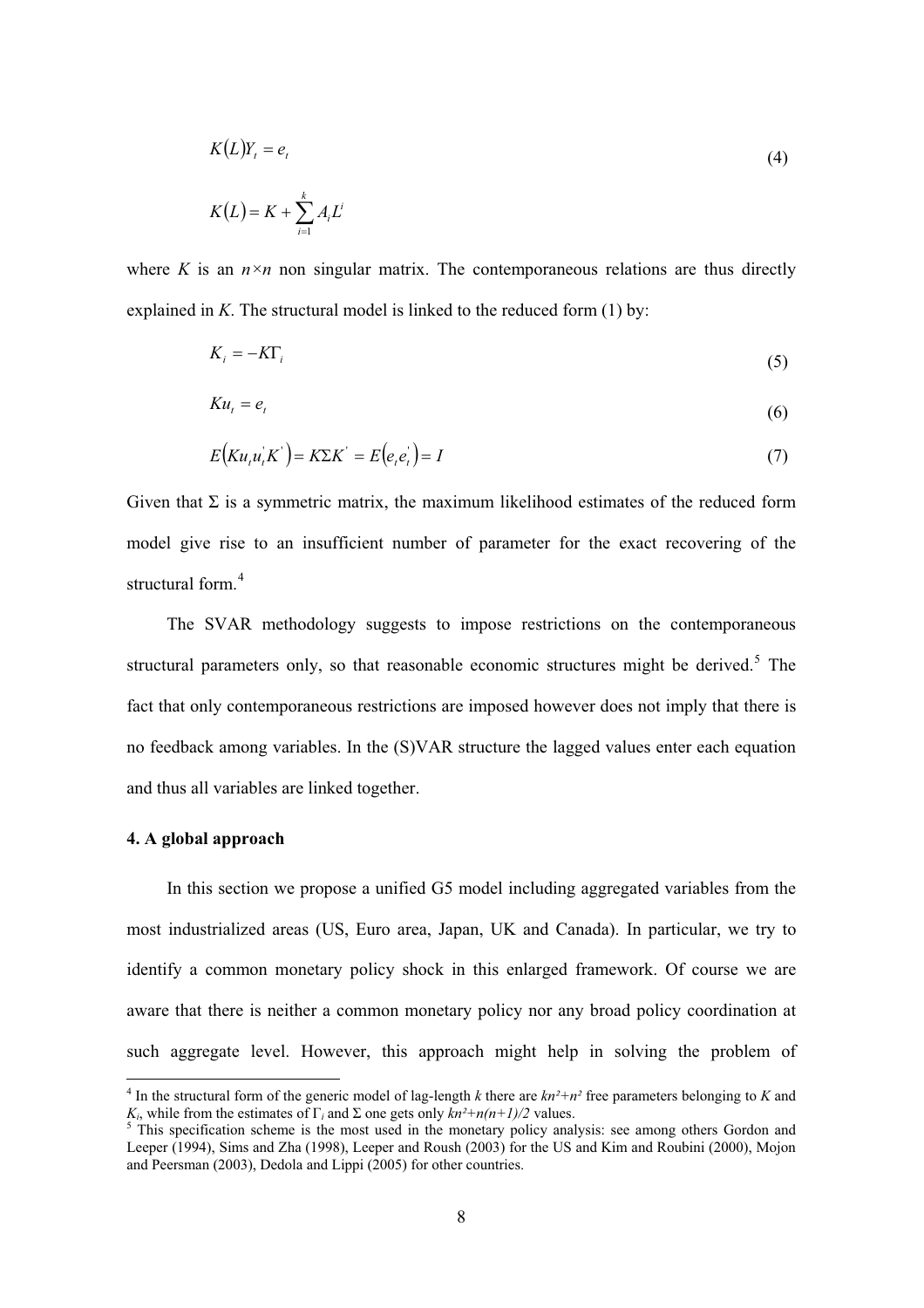endogeneity in open-economy single country models. In fact the possible endogeneity from monetary policy shocks derives from a "following the leader" behavior by which a given country (the follower) always adjusts its monetary policy stance accordingly to the decisions of a leader. Thus, a shock to monetary policy in the "follower" economy might not be exogenous but only a reaction to the "leader country". Grilli and Roubini (1995) find some evidence of the US being the leader internationally at the G7 level, while many applications for EU countries suggest that Germany has been, at least for the ERM-period, the European  $leader.<sup>6</sup>$ 

As a basis of our analysis of global liquidity shocks in the G5 countries, we need a benchmark model able to properly explain the macroeconomic short- and long-term dynamics of each country under consideration. Our first choice is based on a specification proposed by Kim (1999) for each of the G7 countries and later tested for the Euro area as a whole by Peersman and Smets (2003) and Sousa and Zaghini (2004). However, since the specification estimated in the latter two papers slightly differs from the one in Kim (1999), we propose a given set of restrictions that is, also for the Euro area, as close as possible to the one by Kim (1999). In particular, we will keep the quarterly frequency of the data and four out of five variables as in Peersman and Smets (2003) and Sousa and Zaghini (2004), but, following Kim (1999), we will use a total commodities index converted into domestic currency instead of the effective exchange rate of the euro.

Thus, the vector of endogenous variables is as follows:

$$
Y_t = [YR5_t, P15_t, GL5_t, SR5_t, TC_t]
$$

where *YR5<sub>t</sub>* is the real GDP,  $PI5<sub>t</sub>$  is the consumer price index,  $GL5<sub>t</sub>$  is the monetary aggregate and  $SR5<sub>t</sub>$  is the average short-term interest rate of the G5 area, whereas  $TC<sub>t</sub>$  is the commodities price index in euro (see data Annex for details).

 $<sup>6</sup>$  See for instance Kim and Roubini (2000) and the discussion in Dornbusch et al. (1998).</sup>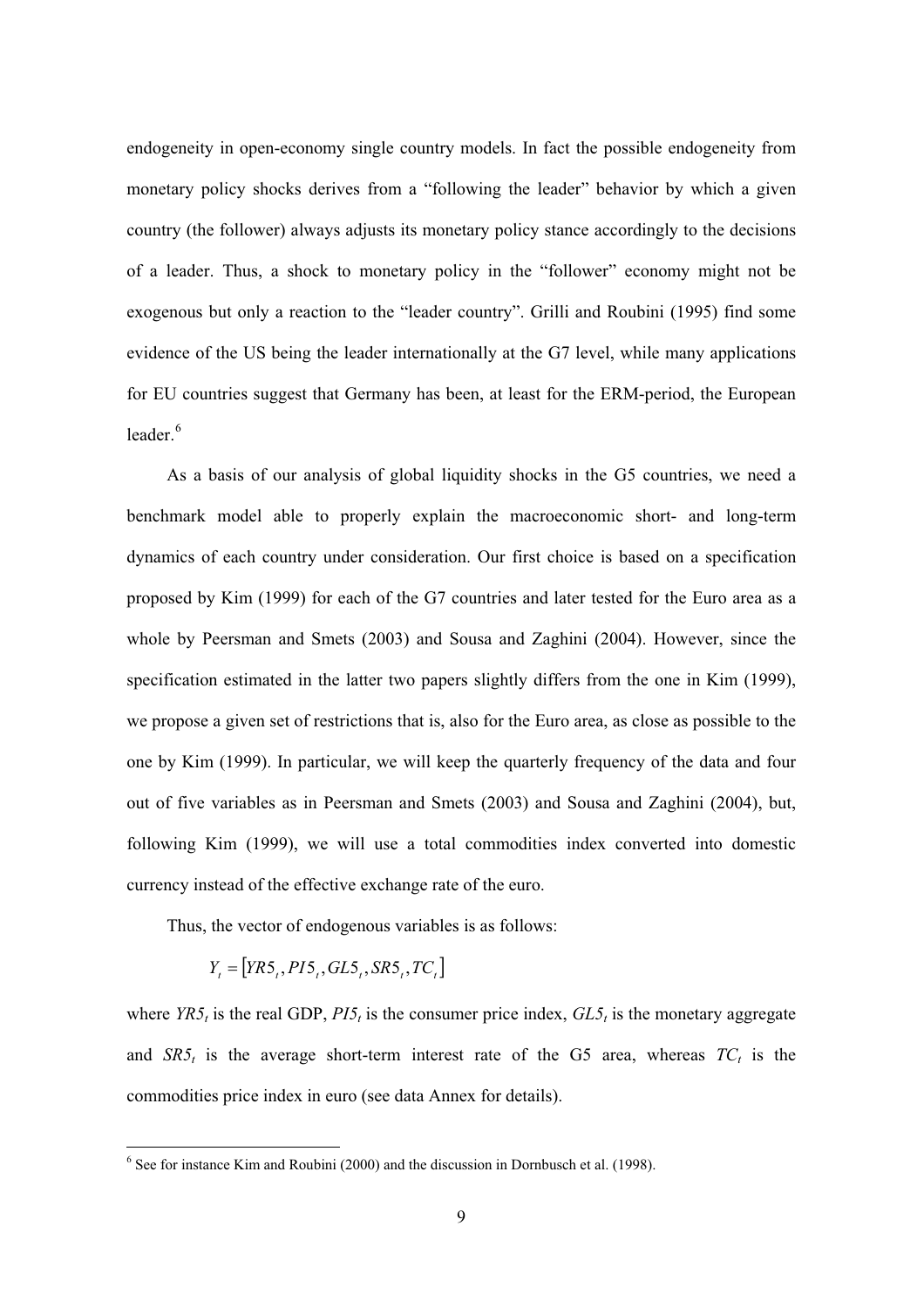The identification scheme used is characterized by the following non-recursive structure of the kind  $Ku_t = e_t$ :

$$
\begin{bmatrix} 1 & 0 & 0 & 0 & 0 \ k_{21} & 1 & 0 & 0 & 0 \ k_{31} & k_{32} & 1 & k_{34} & 0 \ 0 & 0 & k_{43} & 1 & k_{45} \ k_{51} & k_{52} & k_{53} & k_{54} & 1 \ \end{bmatrix} \begin{bmatrix} u_t^{YRS} \\ u_t^{PIS} \\ u_t^{GL5} \\ u_t^{SRS} \\ u_t^{SRS} \\ u_t^{TC} \end{bmatrix} = \begin{bmatrix} e_t^{YRS} \\ e_t^{CLS} \\ e_t^{SRS} \\ e_t^{SRS} \\ e_t^{TC} \\ e_t^{TC} \end{bmatrix}
$$
 (8)

The first two equations deal with the non-policy variables with GDP and prices responding to financial innovations (money, interest rate and commodities price) only with a lag. The third and fourth equations include the global liquidity aggregate and the contemporaneous central bank reaction functions. The global liquidity aggregate is assumed to react in the same quarter to shocks on real income, the price index and the short-term interest rate, while the monetary authority feedback rule relates the interest rate to contemporaneous changes in the monetary aggregate and the commodities price. As in Sims and Zha (1998), the choice of this monetary policy reaction function is based on the assumption of information delays that do not allow the monetary policy to respond within the same period to price level and output developments. More in details: published data on money and the exchange rate are available within the period but reliable data on output and prices are not. In the fifth equation the total commodities index reacts to contemporaneous changes in all the other variables. However, concerning the money supply equation in particular, the basic idea underlying the SVAR approach is that not all changes in the monetary policy stance reflect a systematic response to variations in the state of the economy: the unaccounted alteration is referred to as a monetary policy shock. This shock can be interpreted as a deviation of the interest rate from the monetary policy rule that the central bank is assumed to be following.<sup>7</sup>

Estimations are based on quarterly data over the period from 1980 Q1 to 2001 Q4. Data are expressed in logarithmic form and are seasonally adjusted, except the interest rates which

The Christiano, Eichenbaum and Evans (1998) for possible explanations on this point.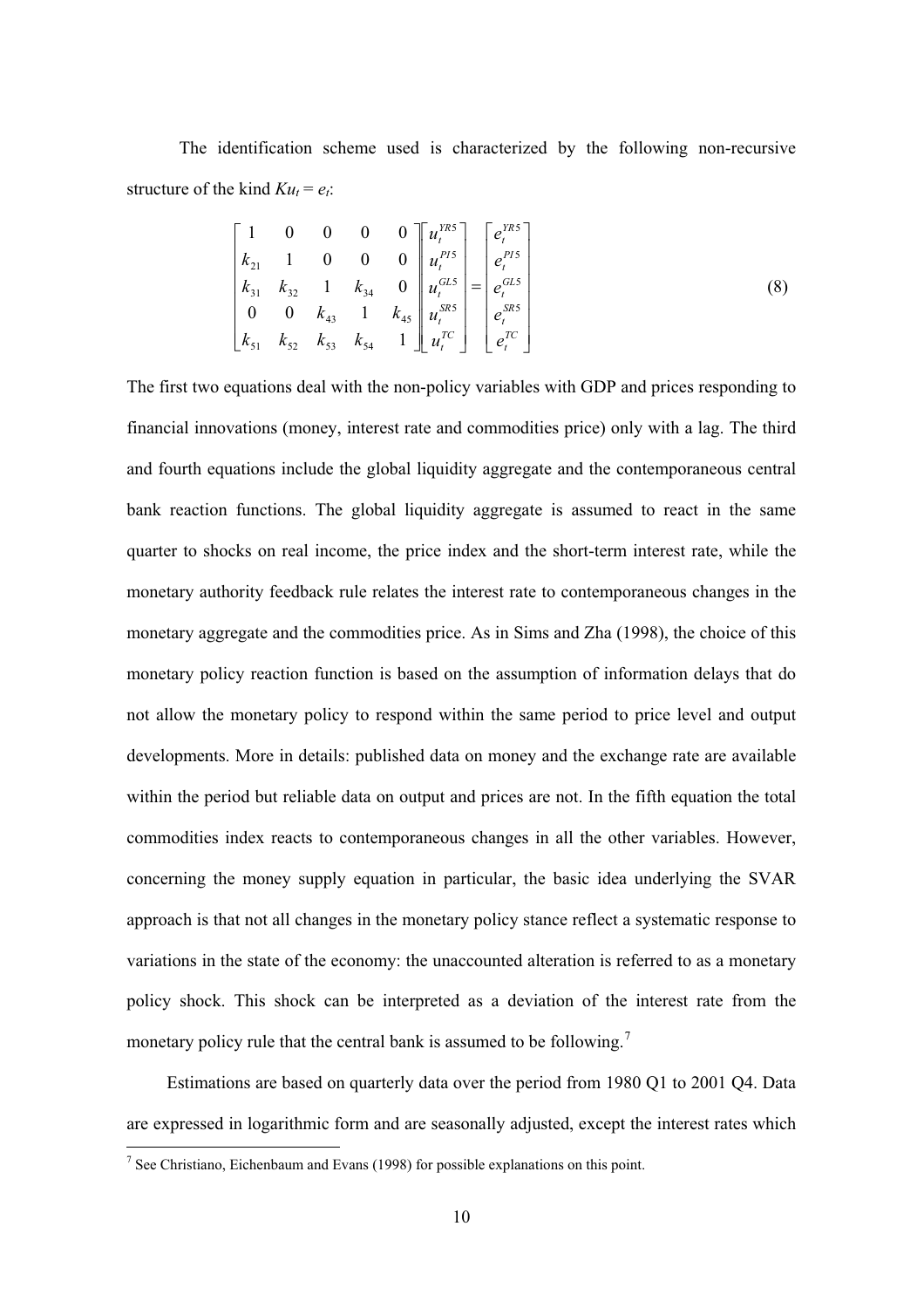are in levels. A constant and a linear trend are added to the model. Standard information tests hinted to a 4-lag length for the VAR. $8$ 



Impulse Responses

Fig.5. Monetary Policy Shock.

Figure 5 depicts the impulse response functions to an unexpected monetary policy shock. We can see that, as in a single country model, real GDP decreases at impact but then tends to recover to its initial level and that global liquidity quickly drops after an increase in shortterm rates and the effect is long-lasting. Only the price index does not respond in the expected way. The figure highlights a clear "price puzzle": for 2 years prices increase and only thereafter start to decline. One possible explanation of the price puzzle that is usually found in VAR studies is the omission of a variable useful in forecasting inflation (such as the commodity price index) which implies that endogenous responses to expected inflation increases will mistakenly be taken as monetary policy shocks (see Giordani, 2004).

In the case of our model, the absence of an exchange rate term in the specification may result problematic, since we take the G5 economies as our world economy but the currencies of omitted countries may still play a relevant role for G5 inflation trends. In addition, G5

<sup>&</sup>lt;sup>8</sup> In particular, the LR test, the Akaike information criterion and the FPE test pointed to a 4-lag length, while the Schwarz and HQ criteria suggested a smaller number of lags.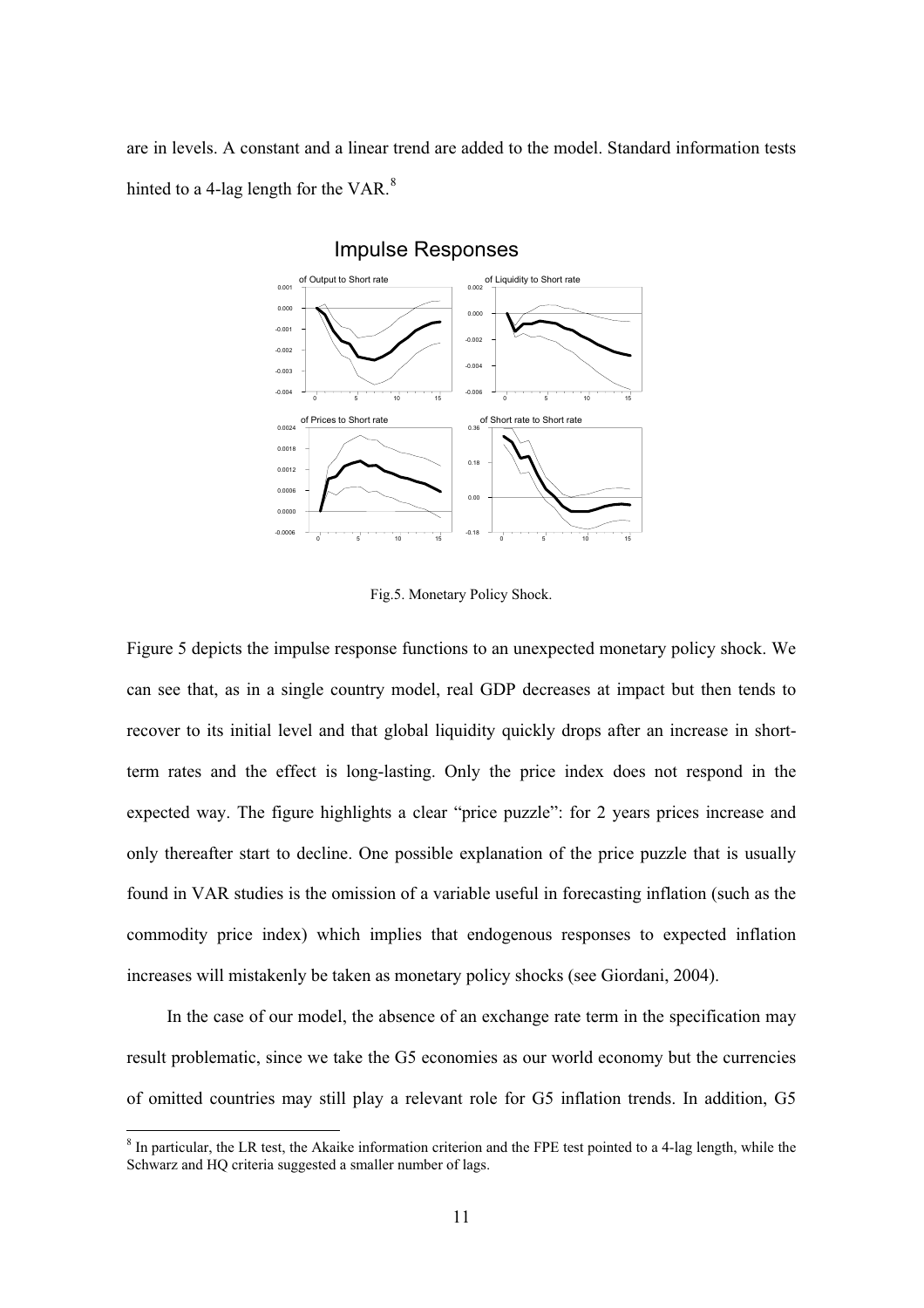countries other than US have been implicitly and explicitly concerned about the effects of a depreciation of their currency on their inflation rates for at least part of the time period we are considering. Thus the model is not able to control for the part of interest rates movements that are systematic responses to a depreciation of the domestic currency and which may differ from country to country. Finally, it could be the case that, as suggested by Giordani (2004), one should use the output gap instead of the level of real output in the VAR, as that might solve the price puzzle.



Fig.6. Total Commodity Index Shock.

Figure 6 shows the impulse responses of output and prices to a shock to the total commodity index. As seen in the chart, an exogenous increase in commodity prices temporarily decreases global output. This effect is only significant after a year and a half after the shock. In the long-run, output returns to the initial level. As for prices, the reaction of the price level appears to be immediate, with an increase one quarter after the shock. As with real GDP, the effect on global prices peaks after five quarters after which the price level gradually returns to the initial level.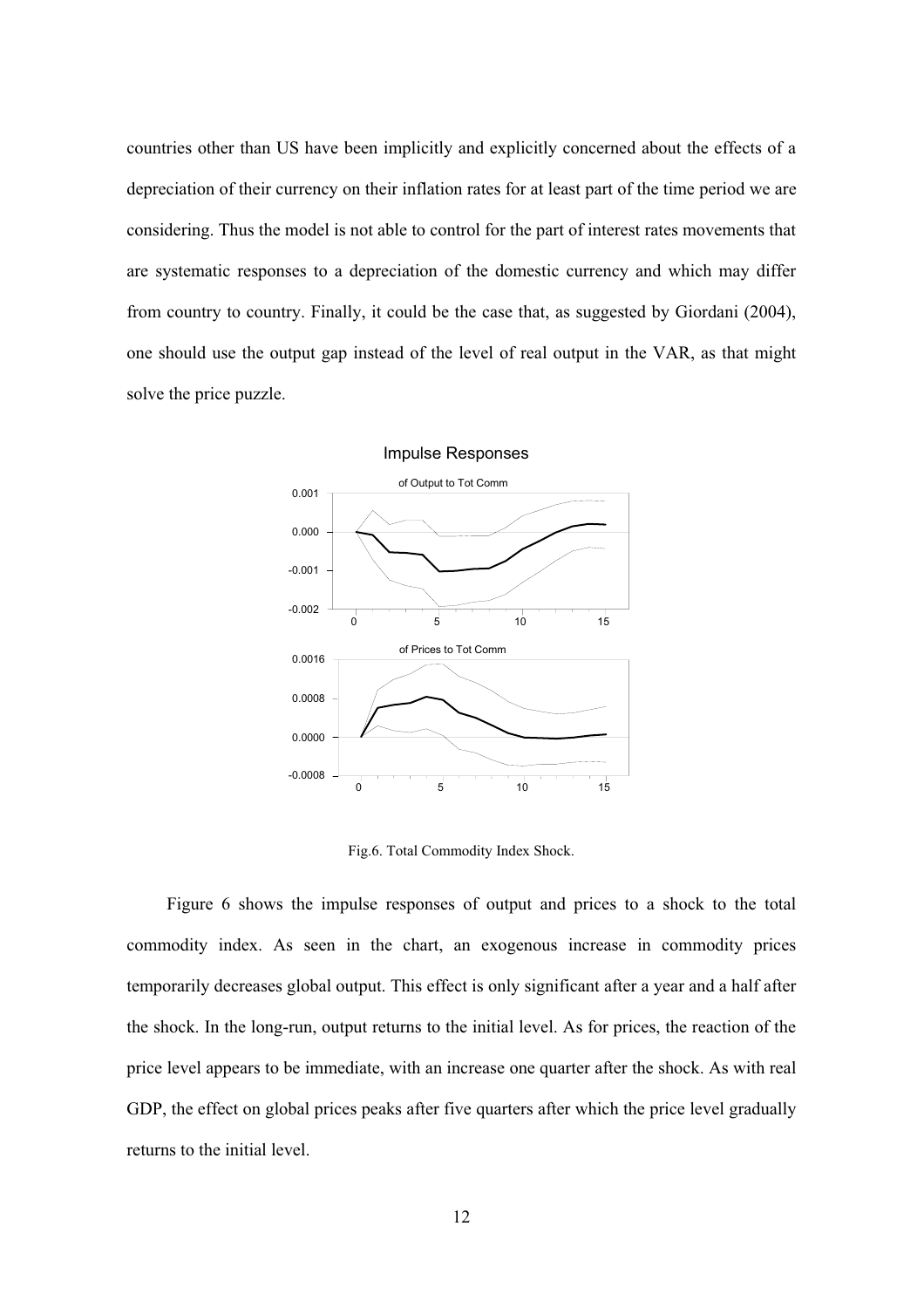

Fig. 7. Global Liquidity Shock.

The reactions of real GDP and prices to a shock in the global liquidity are reported in Figure 7. Given that we rely on broad measures of the monetary aggregate, we interpret our global liquidity shocks as a money demand shock, namely an exogenous increase in agents' preferences for liquidity. As seen in the figure, an increase in the global monetary aggregate has a positive impact on real GDP in the short-run, that however disappears in the mediumto long-run. As for prices, the effect is negligible in the first 6 quarters, but soon after becomes significantly positive and permanent. Again the results are akin to those obtainable from a single country model.

We now analyze the results concerning the sources of output and price fluctuations. As for global GDP (Figure 8), the forecast error variance decomposition shows that the contribution of unexpected shocks to short-term rates is rather limited in the short-run but it quickly increases over time. At the end of the second year the contribution to output volatility is already above 20% and it remains slightly below that threshold till the end of the sample period. Even though output itself and prices explain always the vast majority of the fluctuations at any horizon, the role of global liquidity and that of commodities price contribute significantly from the second year onwards.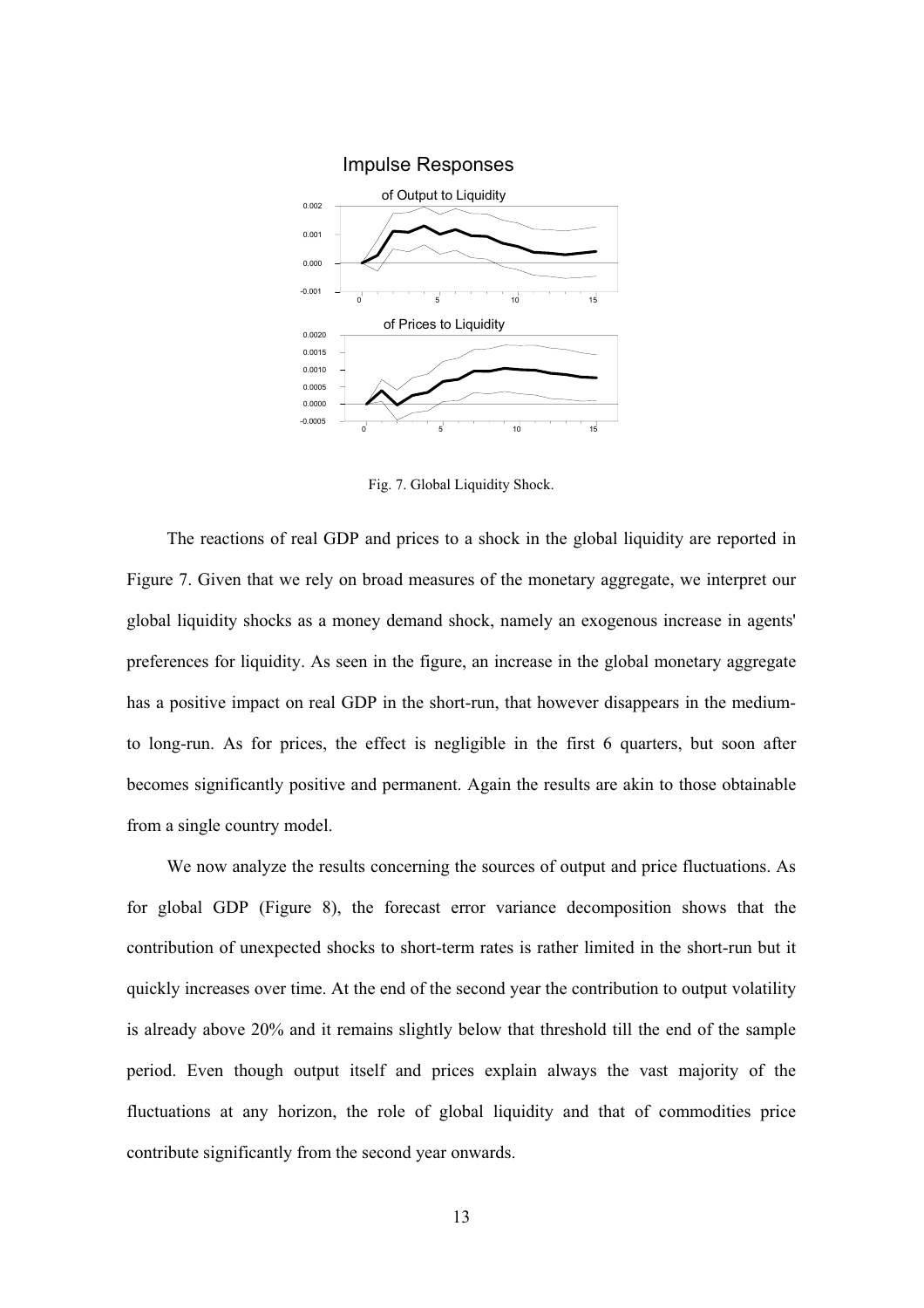

Fig.8. GDP Variance Decomposition.



Fig.9. CPI Variance Decomposition.

Figure 9 depicts the contributions to price fluctuations. As one would expected, in the short-run prices are quite sticky, their own contribution still accounts for more than 2/3 of total volatility at the end of the second year. However, short-term rates, global liquidity and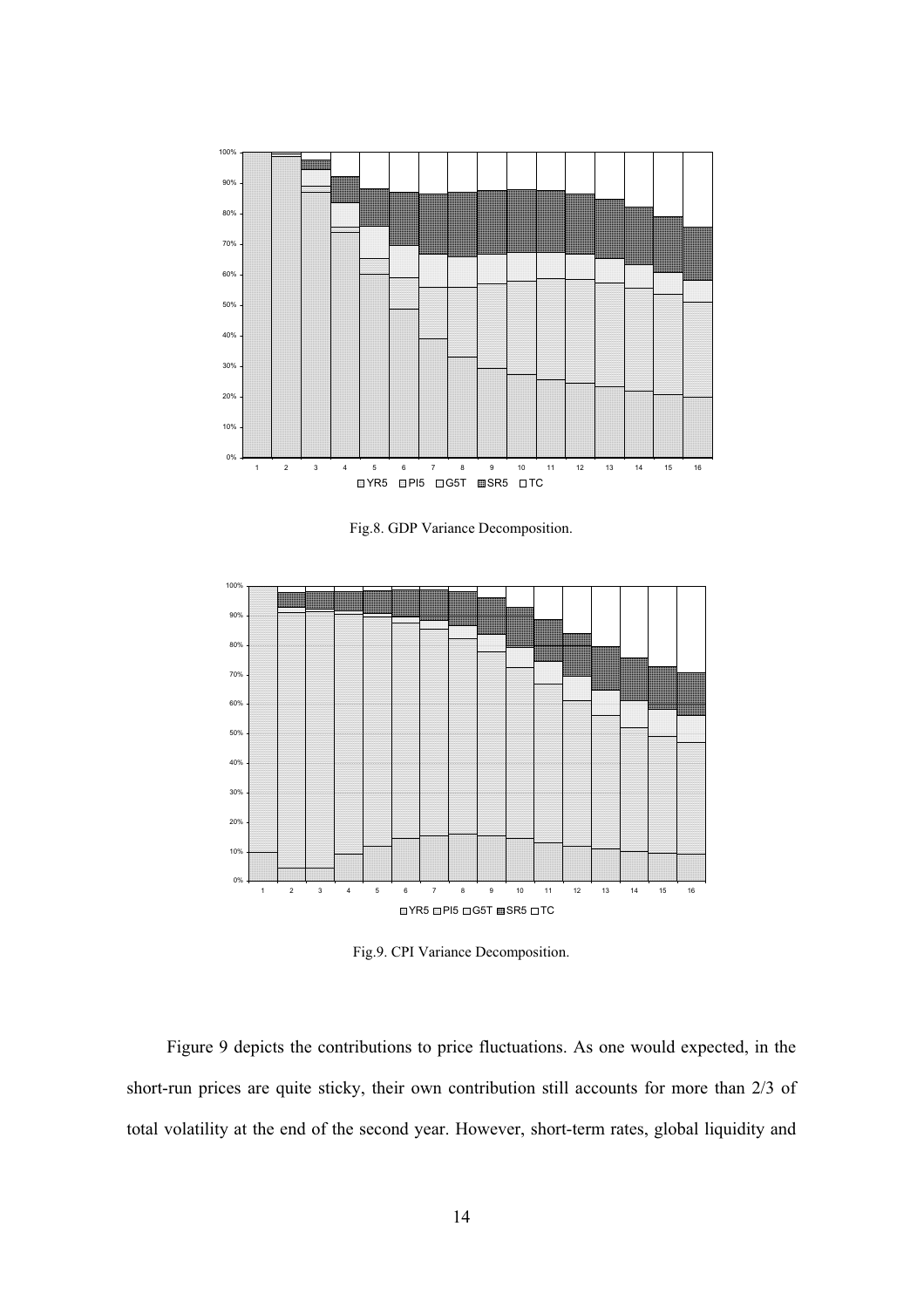especially commodities prices gain relative weight strongly from the beginning of the third year, reaching a cumulative share of 50% in the last two quarters. The contribution of GDP is relatively limited.

## **5. Robustness**

In order to have an idea on how the dynamics of the global model are influenced by the times series aggregation procedure here implemented, it might be worth to look at the impulse responses functions country by country. In fact, if the transmission mechanism is similar across the G5 countries, the global approach provides a measure of the effects of a given shock which is as good as that obtainable by other estimation methods.



Fig. 10. Impulse responses of real GDP to a monetary policy shock.

We adopted the same identification pattern of the global model for the domestic variables in national currency of each country. Once obtained the impulse responses we could then compute the average response to a shock to the monetary policy authority instrument. Following the spirit of the "mean group estimator" proposed by Pesaran and Smith (1995), we averaged the impulse responses by a simple mean. As an example, Figure 10 shows the real output response to a positive monetary policy shock (an increase of 1-time the standard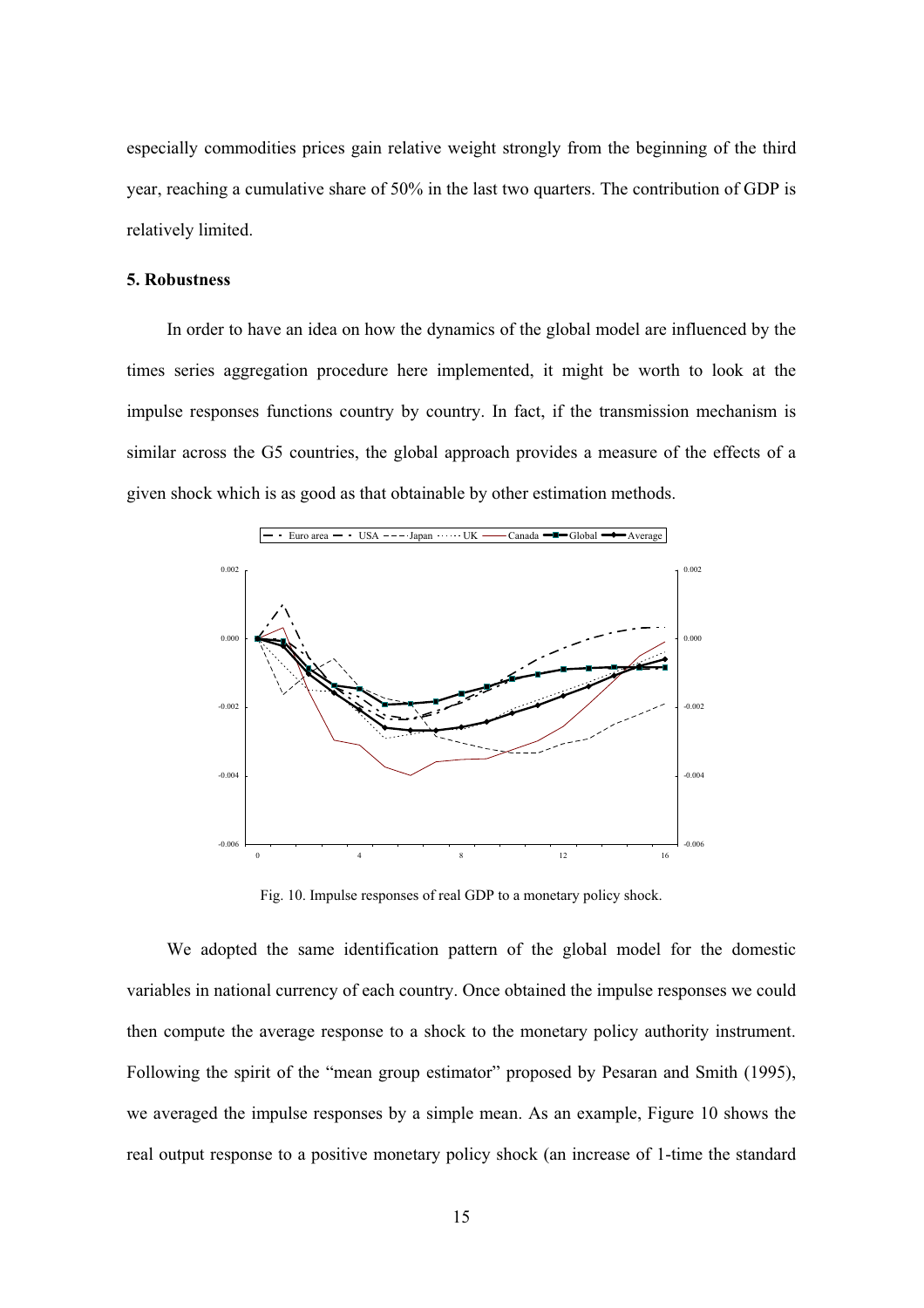deviation of the short-term interest rate) for the US, the Euro area, Japan, the UK and Canada together with the average cross-country effect and the impulse response stemming from the global framework. The shape of the curve is indeed similar for the whole group of countries and the two "average measures"; only Japan seems to suffer a longer contractionary effect from a tightening of the monetary stance. However, the dynamics seem to be similar concerning both the shape and the magnitude of the oscillations when we consider the result of the two aggregations, thus somehow supporting the validity of the global framework here implemented.



Fig. 11. Impulse responses of real GDP to a liquidity shock.

Since the focus of this study is on the influence of monetary liquidity on other macroeconomic variables, we replicate Figure 7 for each country. In particular, Figure 11 and Figure 12 show the impulse responses of output and prices to a shock in the domestic monetary aggregate, respectively. As for the reaction of real GDP, we can observe that Canada responds in relatively quick fashion to the shock in the domestic liquidity, while the impact for the US seems to be indeed marginal. For the other countries the reactions are in line with what expected and with the global estimate: there is a positive temporary increase, which tends to be reabsorbed within the 4-year horizon.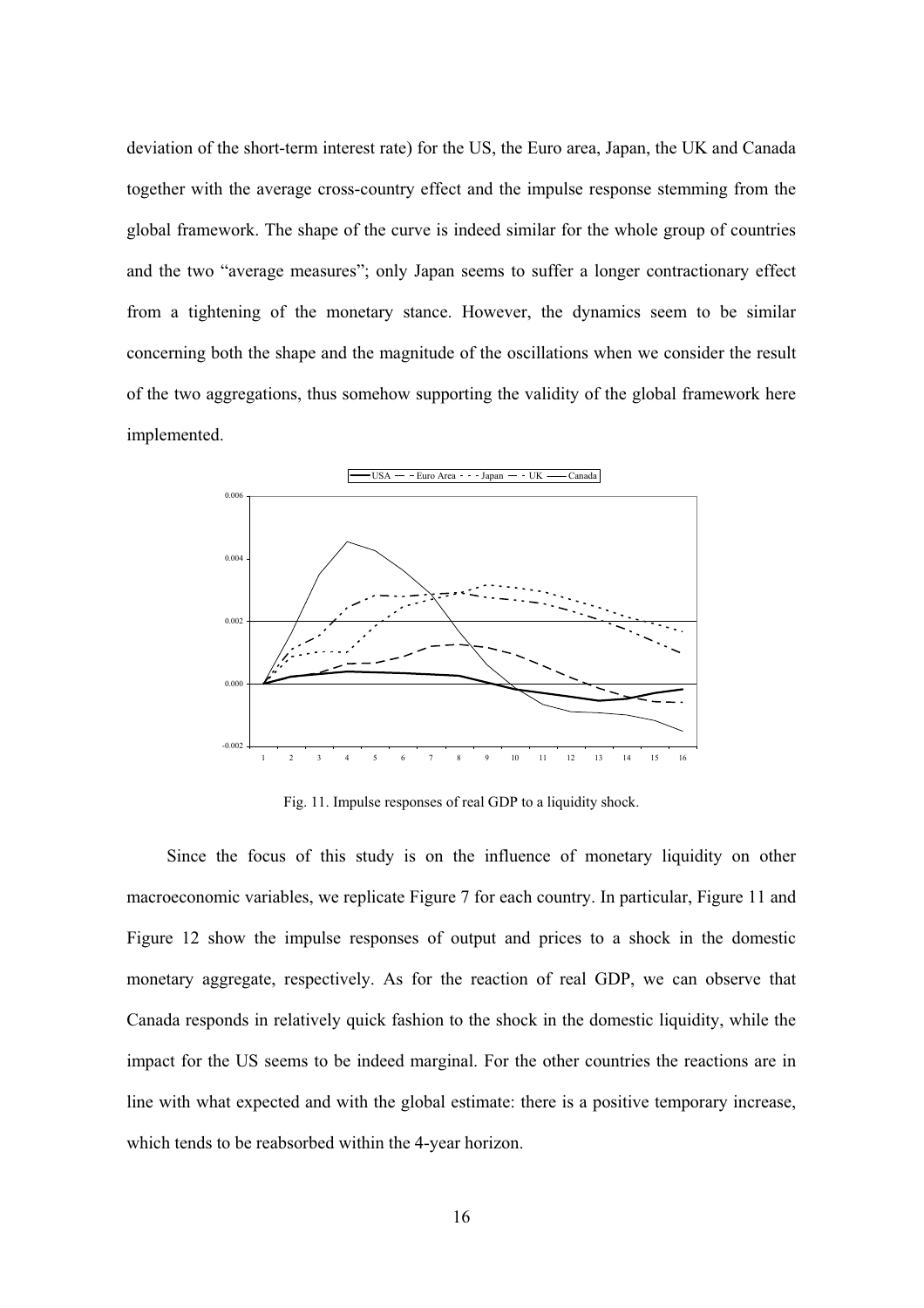

Fig.12. Impulse responses of prices to a liquidity shock.

Also the results stemming from Figure 12 are in line with the economic wisdom. The impact of a liquidity expansion is transmitted to prices only with a lag also at national level. In the US the impact seems to be faster than in the other economies, with a peak reached already in the second year. However, the different speed at which each country adjusts to the liquidity shock and the time-lag necessary to impact on prices dynamics confirm the results of a recent strand of the economic research. Several contributions suggest that the one-to-one relation between money and prices derived from the quantity theory, while being generally valid in the long-run, may not hold over shorter periods of 2 to 3 years (Bachmeier and Swanson, 2005; Bruggeman et al., 2005; Roffia and Zaghini, 2005). This in turn implies that the leading properties of money for inflation may not be strong over a relatively short horizon.<sup>9</sup>

Thus, signals emerging from monetary developments, while maintaining their long-run structural leading properties for prices, have to be supported by other kind of analysis in the short-run, for instance indicators of the business-cycle position of an economy.

The Grauwe and Polan (2005) suggest instead that the quantity equation relationship may not hold in a framework of very low inflation.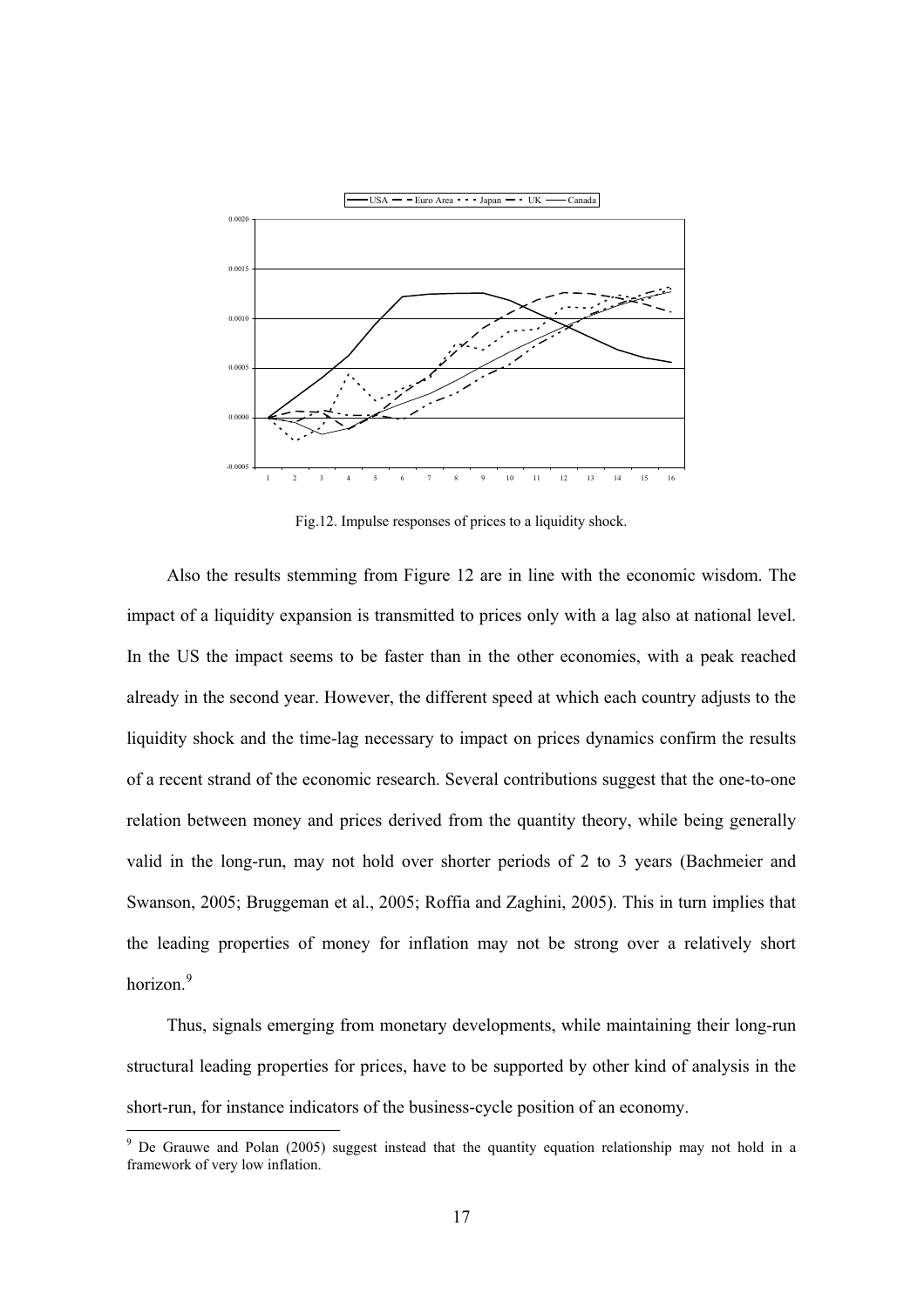One interesting aspect of the above results is that there is a great deal of similarity in the empirical responses of the macroeconomic variables to liquidity shocks across countries. This seems to suggest that the role of money in the economy tends not to differ markedly across the countries considered. In turn, according to these results, there are no strong reasons for the differences observed in the importance given to monetary aggregates in the monetary policy strategy of major central banks.<sup>10</sup>

# **6. Conclusion**

 $\overline{a}$ 

This paper explicitly modelled a global G5 framework relying on a common structural identification scheme that worked well for each single area. The global framework points to a strong similarity in the behavior of aggregate variables compared to single economy models. In particular, after a monetary policy shock output declines only temporarily, with the downward effect reaching a peak within the second year, and the global monetary aggregate drops significantly. In addition, when analyzing the impact of an unexpected change in the G5 monetary aggregate on GDP and inflation, the results are as one would expect from the corresponding responses in a single economy. In fact, the global price level rises permanently and real global output only temporarily in response to a positive shock to global liquidity. Also as far as volatility is concerned, the results of the decomposition of the forecast error variance show that global real output and price fluctuations can be explained in the aggregated framework in the same vein as in single country model.

The overall similarity in the results in the aggregated G5 framework relative to single country models suggests that a global liquidity measure might be used, together with traditional cross-country variables, as an indicator of global monetary conditions in about the same way the domestic monetary aggregates are used in the single economy case.

<sup>&</sup>lt;sup>10</sup> For instance, monetary aggregates are given a prominent role in the monetary policy strategy of the ECB while they rarely play a role in the monetary policy of the US Federal Reserve.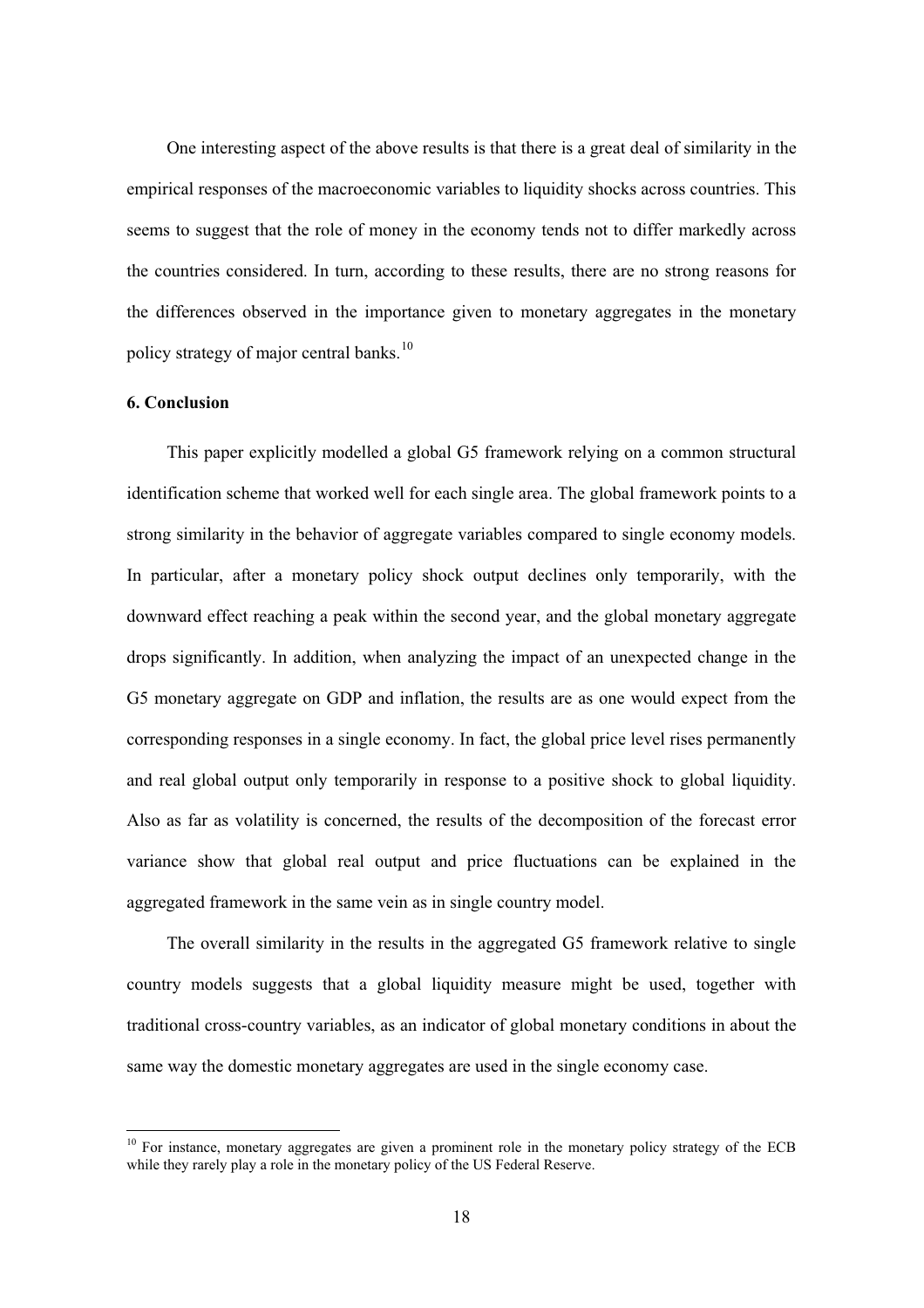As further extensions of this work, it would be useful to perform a thorough analysis of the leading indicator properties of global liquidity for prices and economic activity taking into account also the forecast horizon. At the same time another possible extension would be to study the joint developments in global assets price and global liquidity possibly in a larger group of countries including also emerging market economies.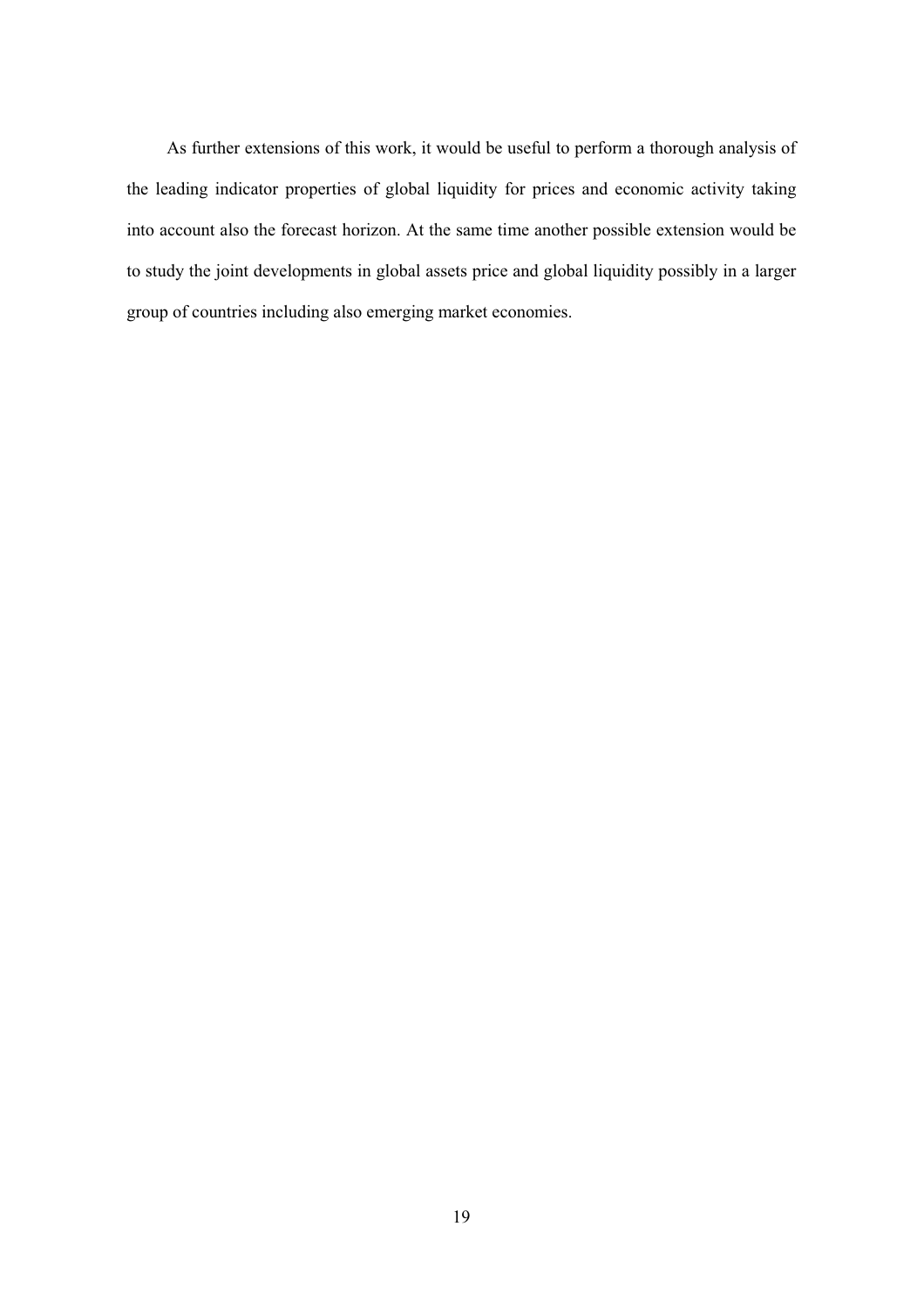## **Appendix**

The monetary aggregates used in the construction of the broad measure of global liquidity were M3 for the Euro area, M2 for the US, M2 plus certificates of deposits for Japan, M4 for the UK and M2+ for Canada. These aggregates have been chosen as they are the key broad monetary aggregates in the different countries from a monetary policy point of view. The global aggregates were constructed by converting each national aggregate into euros using PPP exchange rates. The formula used is the following:

$$
GL5 = \sum_{i=1}^{5} M_i E_{ppp}^{i,ew}
$$

where  $M_i$  represents each national monetary aggregate and  $E_{\text{ppp}}^{i, \text{eur}}$  is the corresponding country's PPP exchange rate vis-à-vis the euro. The PPP exchange rate is based on relative PPP taking the nominal exchange rate of January 1999 of each country against the euro as the basis. Thus, this procedure does not guarantee that absolute PPP holds. However, for the purpose of this study, the level of the exchange rate used to construct the global liquidity is relatively not important as only the changes over time of the global liquidity aggregate will matter in the estimation of the model.

One limitation in the construction of the global liquidity aggregate as done above is that the resulting aggregate will be rather sensitive to the definition of the monetary aggregates used to construct it. As there may be problems of comparability between the aggregates used for the different countries, the weights may not reflect appropriately the differences in the importance of each country. This is particularly the case for Japan and the US, with the former country having over same periods a larger share in the global liquidity aggregate than the latter. Therefore, we have also constructed a different measure of global liquidity using GDP weights. The formula is the following: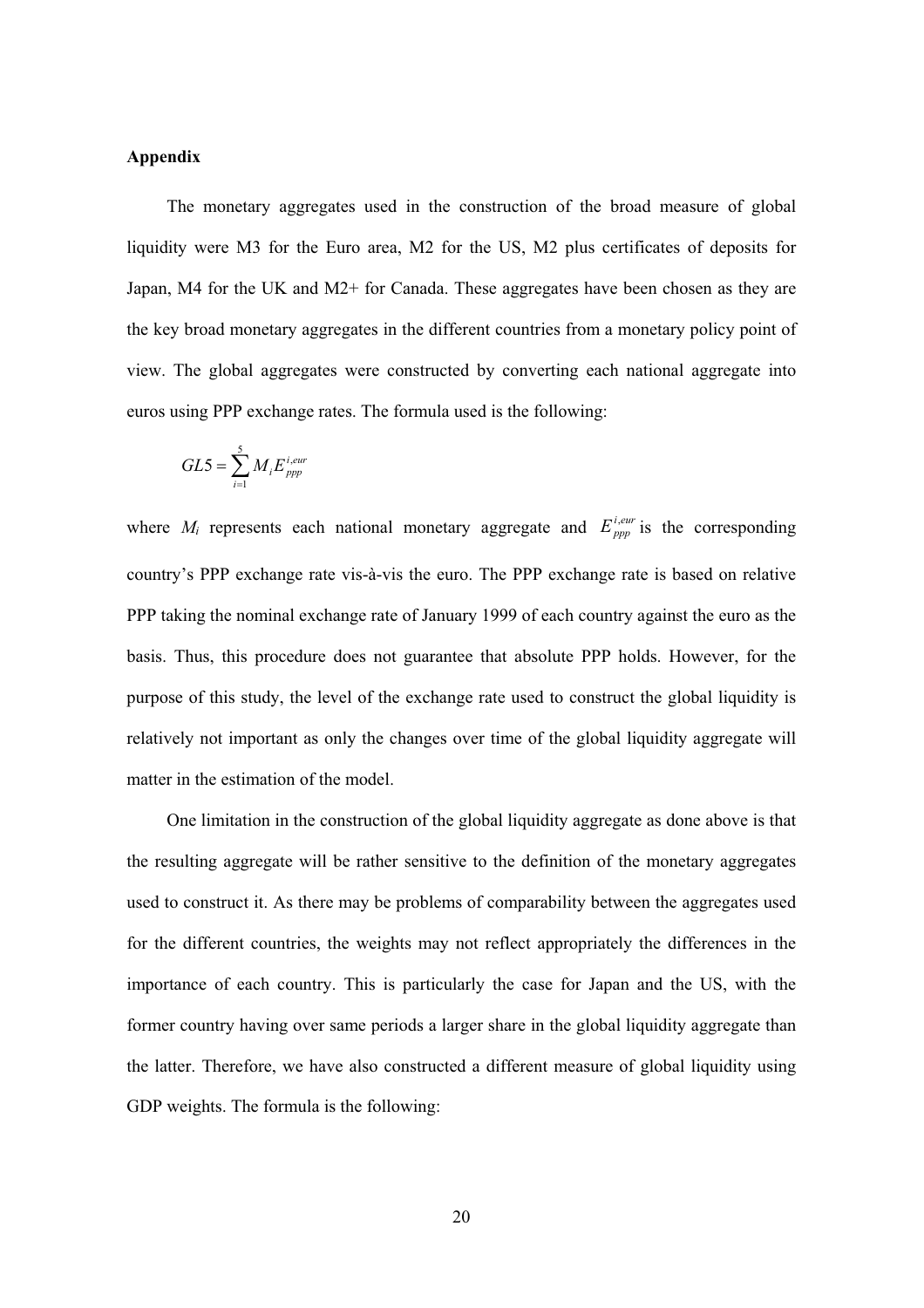$$
GL5 = \sum_{i=1}^{5} MIndex_i \frac{GDP_i}{GDP_{all}^{eur}} E_{ppp}^{i,eur}
$$

where *GDP<sub>i</sub>* represents nominal GDP of country *i* expressed in national currency and *GDP*<sup>eur</sup> is the aggregate GDP of the whole set of countries obtained as the sum of each country's GDP converted into euros with PPP exchange rates.  $MIndex_i$  is the index of the monetary aggregate in country *i*. For each country this index equals 100 in January 1999 and grows at the same rate as the monetary aggregates denominated in national currency used for each country. Figure A.1 shows the difference between the two series. As can be seen in the chart, most of the time differences are limited.



Fig. A.1. Global liquidity computed with different weights.

In the case of the other variables, namely the short-term interest rate, real GDP and the GDP deflator, the computation of global aggregates was done by making recourse to GDP weights obtained using PPP exchange rates to convert each national nominal GDP into euro. Table A1 provides an overview of the series used in this study. All series are seasonally adjusted except interest rates.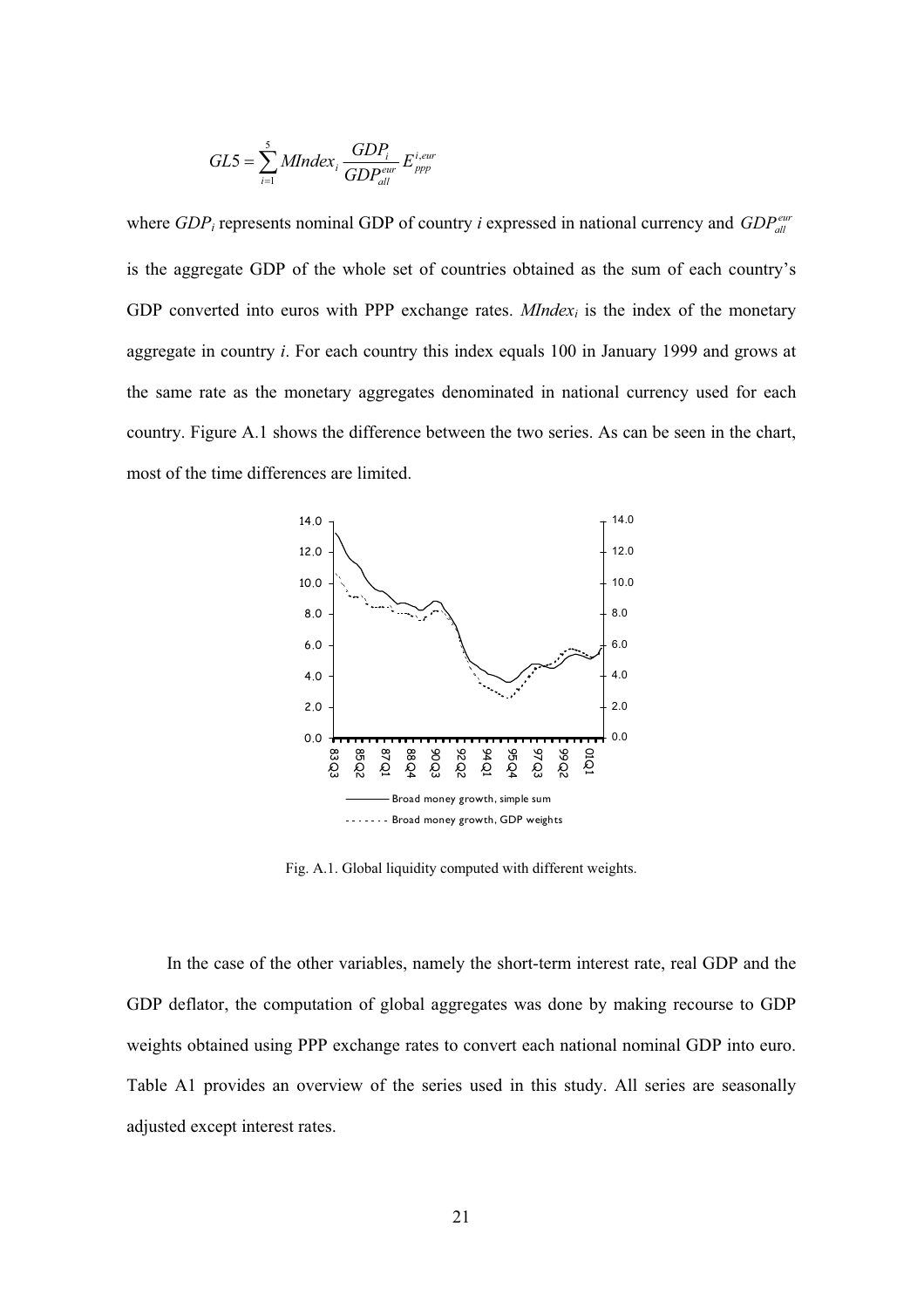| п<br>L<br>٠ |  |
|-------------|--|
|             |  |

| Variable                   | <b>Definition</b>                  | <b>Source</b>                      |
|----------------------------|------------------------------------|------------------------------------|
| Broad monetary aggregates  | Euro area: M3                      | <b>ECB</b>                         |
|                            | <b>US: M2</b>                      | US Federal Reserve<br><b>Board</b> |
|                            | Japan: M2 plus certificates of     | (press release H6)                 |
|                            | deposit                            | Bank of Japan                      |
|                            | <b>UK: M4</b>                      | Bank of England                    |
|                            | Canada: M2+                        | <b>Bank of Canada</b>              |
| Real GDP,                  | Euro area (HICP)                   | Eurostat                           |
| GDP deflator               | <b>US</b>                          | <b>OECD</b> Main Econ. Indicators  |
| and CPI                    | Japan                              | <b>OECD</b> Main Econ. Indicators  |
|                            | Canada                             | <b>OECD Main Econ. Indicators</b>  |
|                            | <b>UK</b>                          | <b>OECD</b> Main Econ. indicators  |
| Short-term interest rates  | Euro<br>three-month<br>area:       | <b>ECB</b>                         |
|                            | interbank<br>(until)<br>29<br>rate |                                    |
|                            | December 1998); three-month        |                                    |
|                            | EURIBOR (thereafter)               |                                    |
|                            | <b>US</b>                          | <b>OECD</b> Main Econ. Indicators  |
|                            | Japan                              | <b>OECD</b> Main Econ. Indicators  |
|                            | Canada                             | <b>OECD</b> Main Econ. Indicators  |
|                            | UK                                 | <b>OECD</b> Main Econ. indicators  |
| Total commodity prices     | Commodity Price Index              | <b>HWWA</b>                        |
| Real (CPI-based) effective | Aggregation of the bilateral       | <b>ECB</b>                         |
| exchange rate of the euro  | exchange rate of the euro          |                                    |
|                            | against 12 partner countries       |                                    |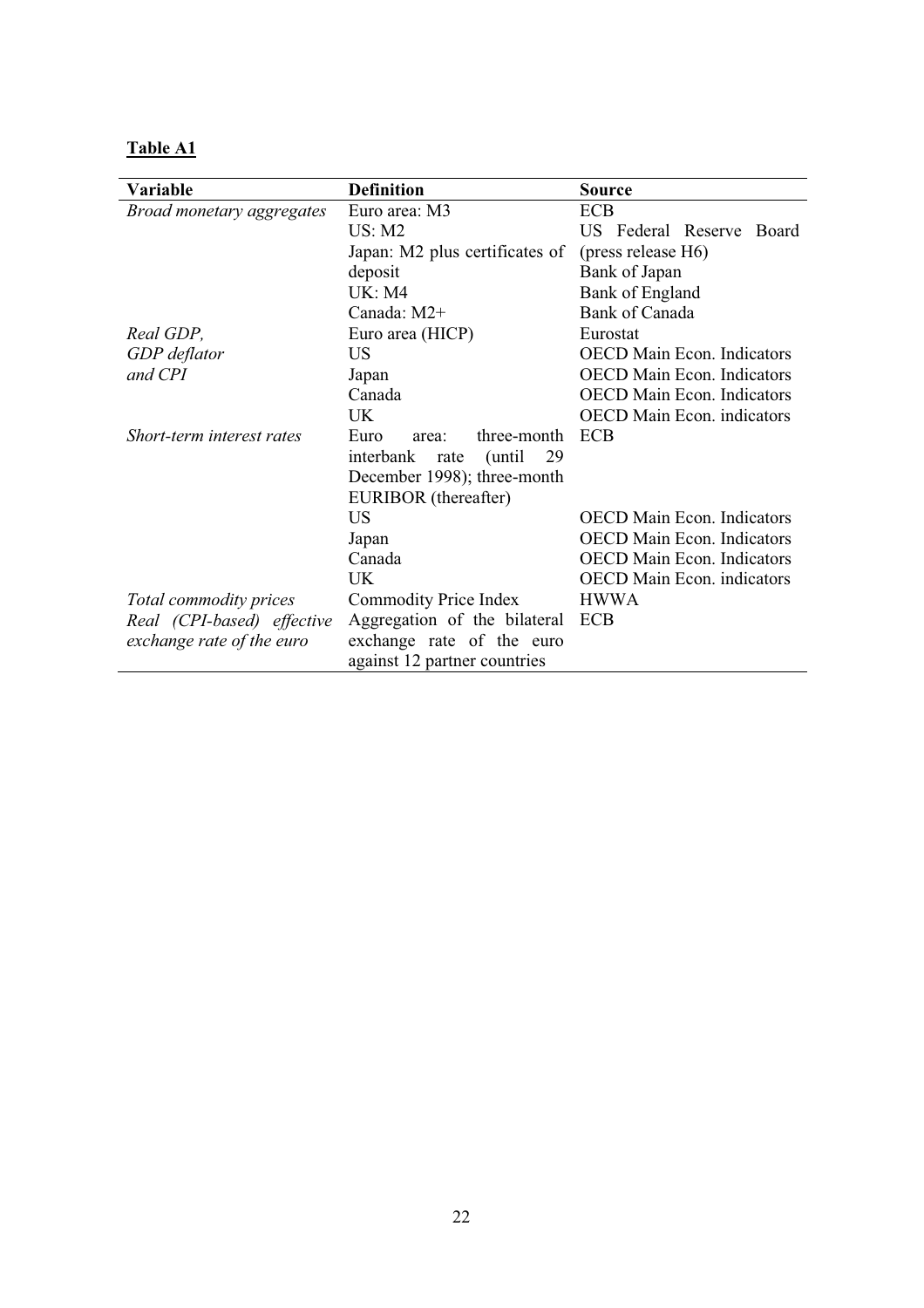#### **References**

- Amisano, G., Giannini, C., 1997. Topics in structural VAR econometrics. Springer, Heidelberg and New York.
- Bachmeier, L.J., Swanson, N.R., 2005. Predicting inflation: does the quantity theory help? Economic Inquiry 11, 570-585.
- Baks, K., Kramer, C., 1999. Global liquidity and asset prices: measurement, implications and spillovers. International Monetary Fund. Working Paper 1999/168.
- Bruggeman, A., Camba-Méndez, G., Fischer, B., Sousa, J., 2005. Structural filters for monetary analysis. European Central Bank. Working Paper 470.
- Canova, F., 2005. The transmission of US shocks to Latin America. Journal of Applied Econometrics 20, 229-251.
- Christiano, L., Eichenbaum, M., Evans, C., 1999. Monetary policy shocks: what have we learned and to what end? In: Taylor, J., Woodford, M. (Eds.), Handbook of Macroeconomics, North Holland, Amsterdam.
- Coenen, G., Vega, J.L., 2001. The demand for M3 in the Euro Area. Journal of Applied Econometrics 16, 727--748.
- De Grauwe, P., Polan, M., 2005. Is inflation always and everywhere a monetary phenomenon? Scandinavian Journal of Economics 107, 239-260.
- Dedola, L., Lippi, F., 2005. The monetary transmission mechanism: evidence from the industries of five OECD countries. European Economic Review 49, 1543-1570.
- Dornbusch, R., Favero, C., Giavazzi, F., 1998. The immediate challenge for the European Central Bank. Economic Policy 13, 15-64.
- Giordani, P., 2004. An alternative explanation of the price puzzle. Journal of Monetary Economics 51, 1271-1296.
- Gordon, D.B., Leeper, E.M., 1994. The dynamic impacts of monetary policy: an exercise in tentative identification. Journal of Political Economy 102, 1228-1247.
- Grilli, V., Roubini, N., 1995. Liquidity and exchange rates: puzzling evidence from the G7 countries. Salomon Center, New York University. Working Paper 31.
- Hendry, D.F., Mizon, G.E., 1998. Exogeneity, causality, and co-breaking in economic policy analysis of a small econometric model of money in the UK. Empirical Economics 23, 267-294.
- Holman, J.A., Neumann, R.M., 2002. Evidence on the cross-country transmission of monetary shocks. Applied Economics 34, 1837-1857.
- Kim, S., 1999. Do monetary policy shocks matter in the G-7 countries? Using common identifying assumptions about monetary policy across countries. Journal of International Economics 48, 387-412.
- Kim, S., 2001. International transmission of US monetary policy shocks: evidence from VARs. Journal of Monetary Economics 48, 339-372.
- Kim, S., Roubini, N., 2000. Exchange rate anomalies in the industrial countries: a solution with a structural VAR approach. Journal of Monetary Economics 45, 561-586.